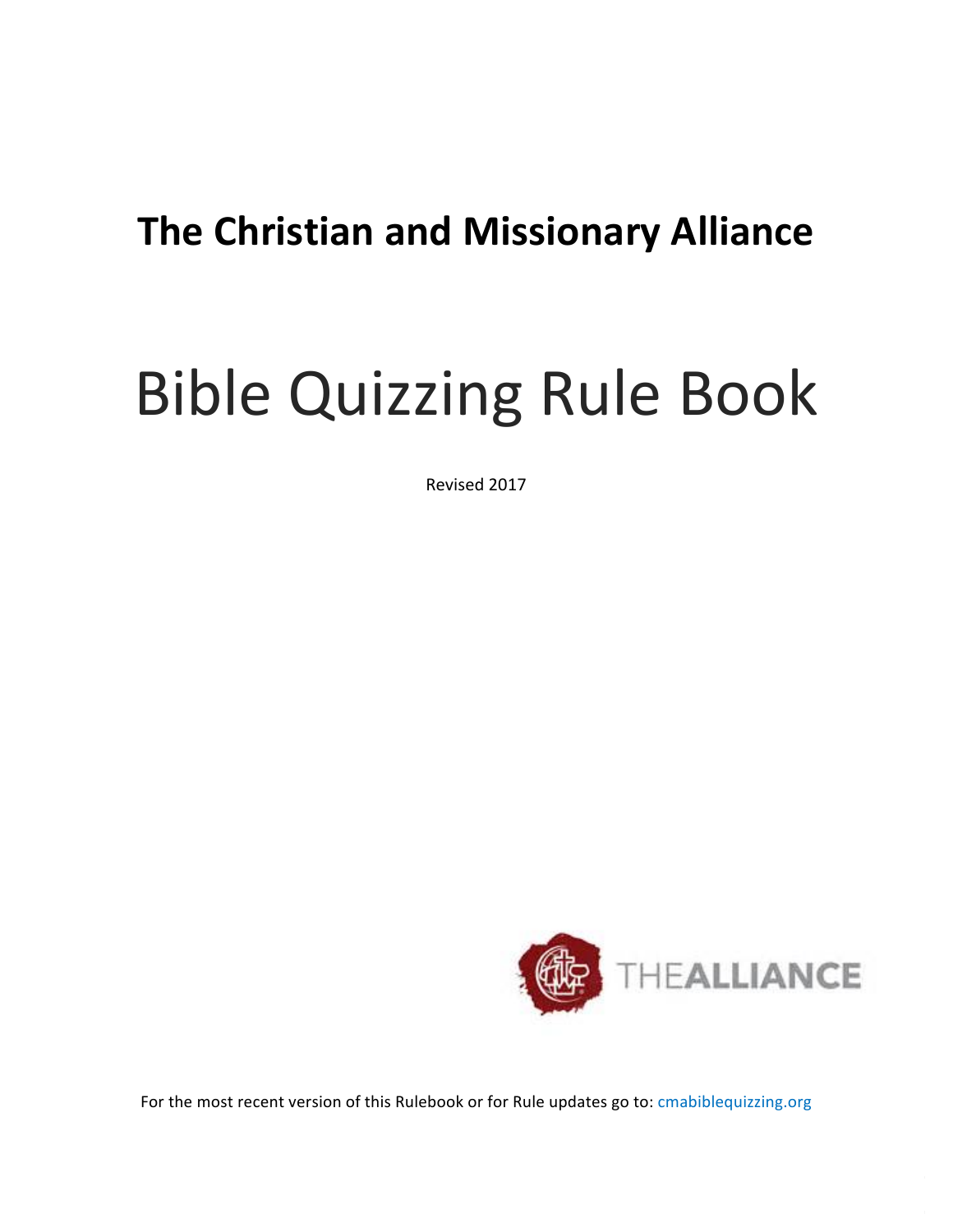# Table of Contents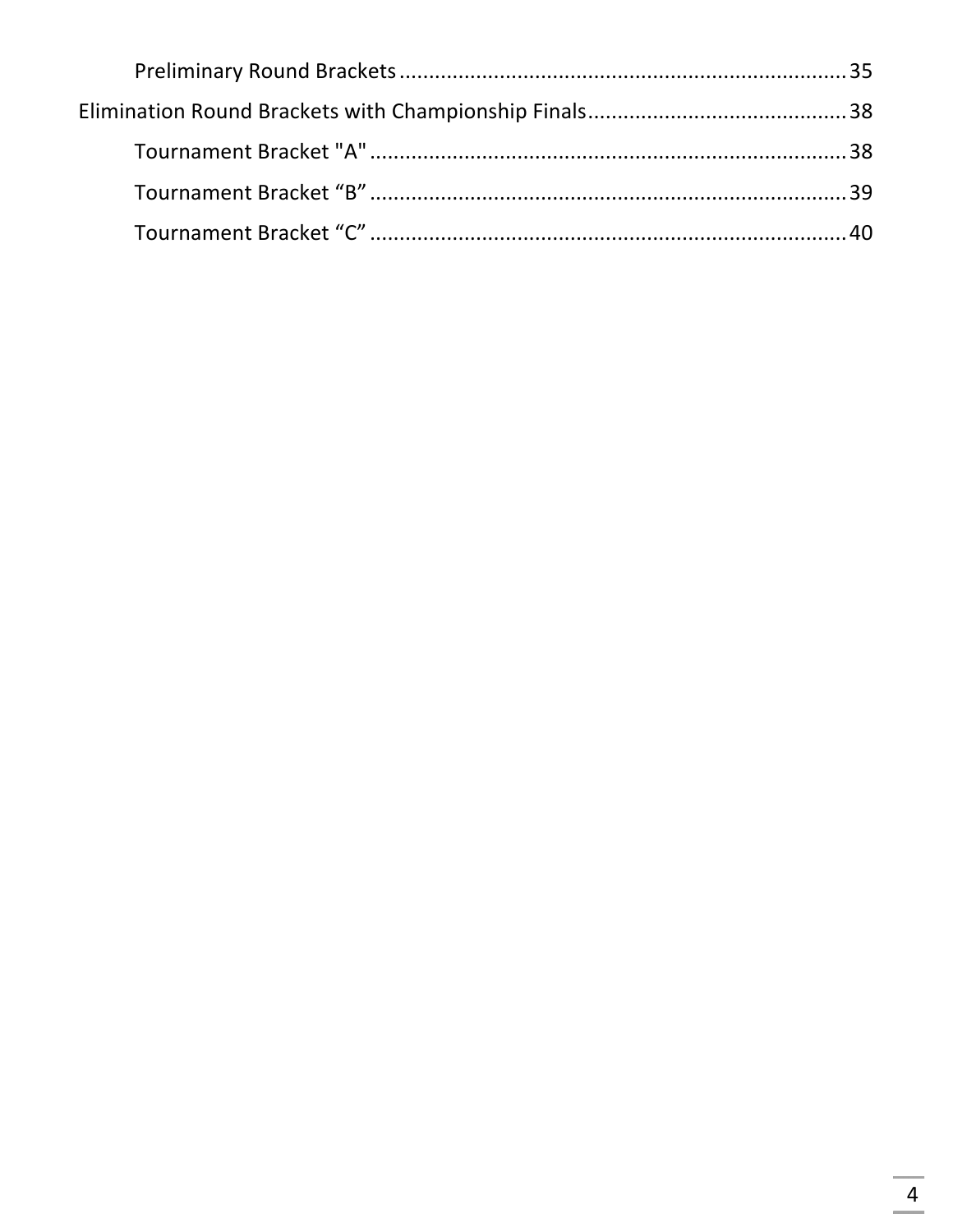#### "The mission of quizzing is to see visible evidence of the application of God's Word *in the lifestyle of each participant."*

Bible Quizzing is a ministry of the LIFE Office of the C&MA to assist teens to connect with God in a deeper way by Experiencing Him and Expanding His Kingdom.

It accomplishes this by:

- 1. Providing teens with an opportunity to be involved with systematic study, application and memorization of God's Word.
- 2. Building character, instilling self-discipline and encouraging prayer and unity.
- 3. Equipping teens with the capacity to serve in other areas of ministry.

| <b>Proposed Future Books</b> |  |  |
|------------------------------|--|--|
|------------------------------|--|--|

| $2018 - 2019$ | John                                                     |
|---------------|----------------------------------------------------------|
| $2019 - 2020$ | <b>Hebrews/First and Second Peter</b>                    |
| $2020 - 2021$ | Matthew (excluding chapters 13, 23, 24, 25)              |
| $2021 - 2022$ | Romans & James                                           |
| $2022 - 2023$ | Acts (chapters 1-20)                                     |
| $2023 - 2024$ | Galatians/Ephesians/Philippians/Colossians               |
| $2024 - 2025$ | Luke (excluding 3:24-38, chapters 4, 5, 6, 7, 8, 12, 20) |
| $2025 - 2026$ | <b>First and Second Corinthians</b>                      |
| $2026 - 2027$ | John                                                     |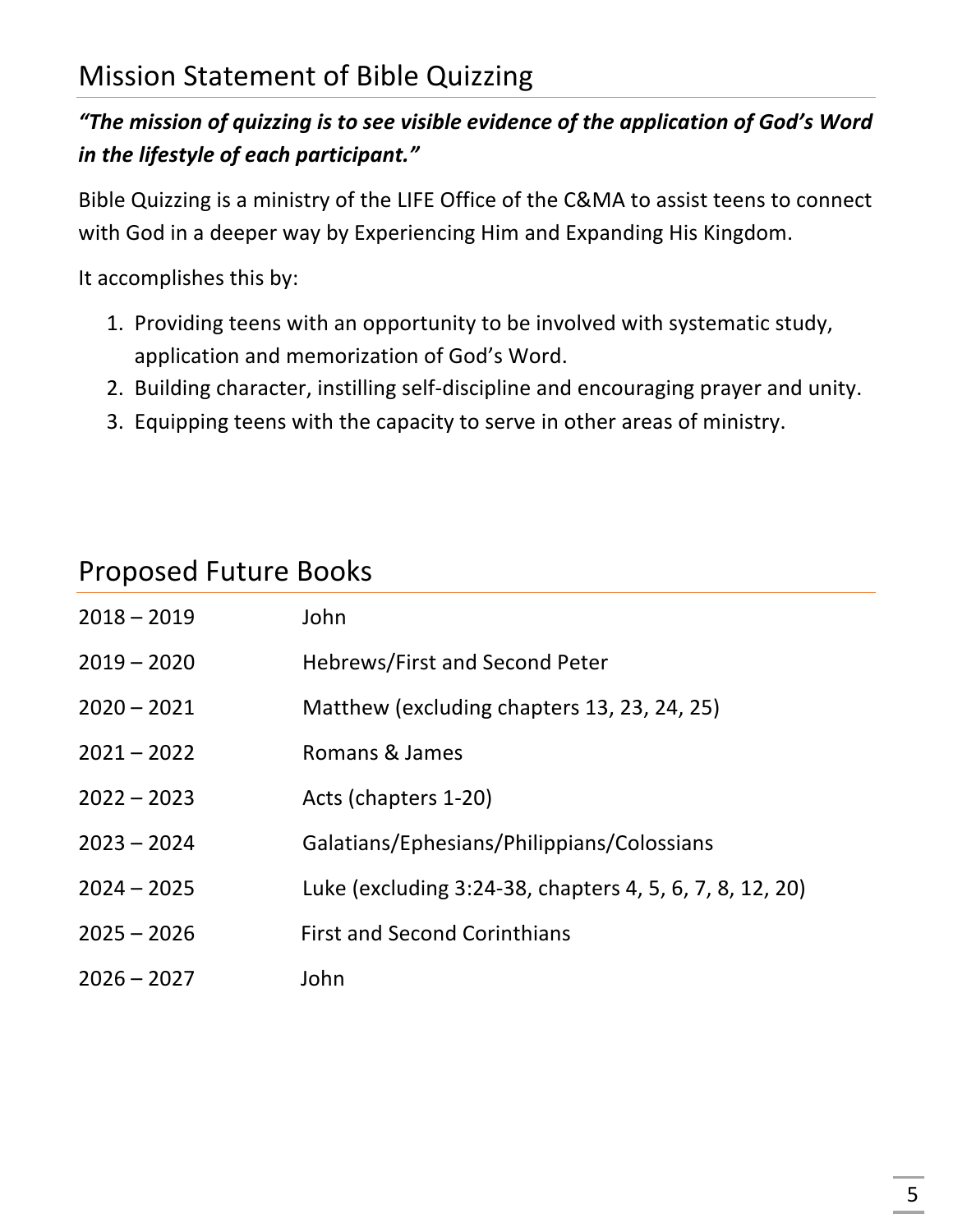# Team Membership / Eligibility Requirements

The following rules are established for all inter-district and international competitions. Each district retains the right to set and enforce their own eligibility requirements for their district.

- A. All quizzers for **International competition must be 12 to 18 years of age by** the meet registration date, or have been enrolled as a full-time high school student during the current quiz year.
- B. Each district may establish eligibility rules for International team membership and specify the degree of involvement quizzers must have within a local church.
- C. A team will be composed of a maximum of five members: four starting quizzers and one substitute. These five shall constitute the team for International Finals. Any exceptions to this must be brought to the C&MA Quizzing Leadership Team (CQLT).
- D. Each team must have a coach and may also have an assistant coach. The international coach must be approved by his/her district office/committee **or by the District Bible Quizzing Coordinator**.
- E. In order to quiz at Internationals for a specific district, the quizzer must reside in that district or in a bordering community. Their home church must be from the district in which they quiz. Any exceptions to this must be brought to the C&MA Quizzing Leadership Team (CQLT).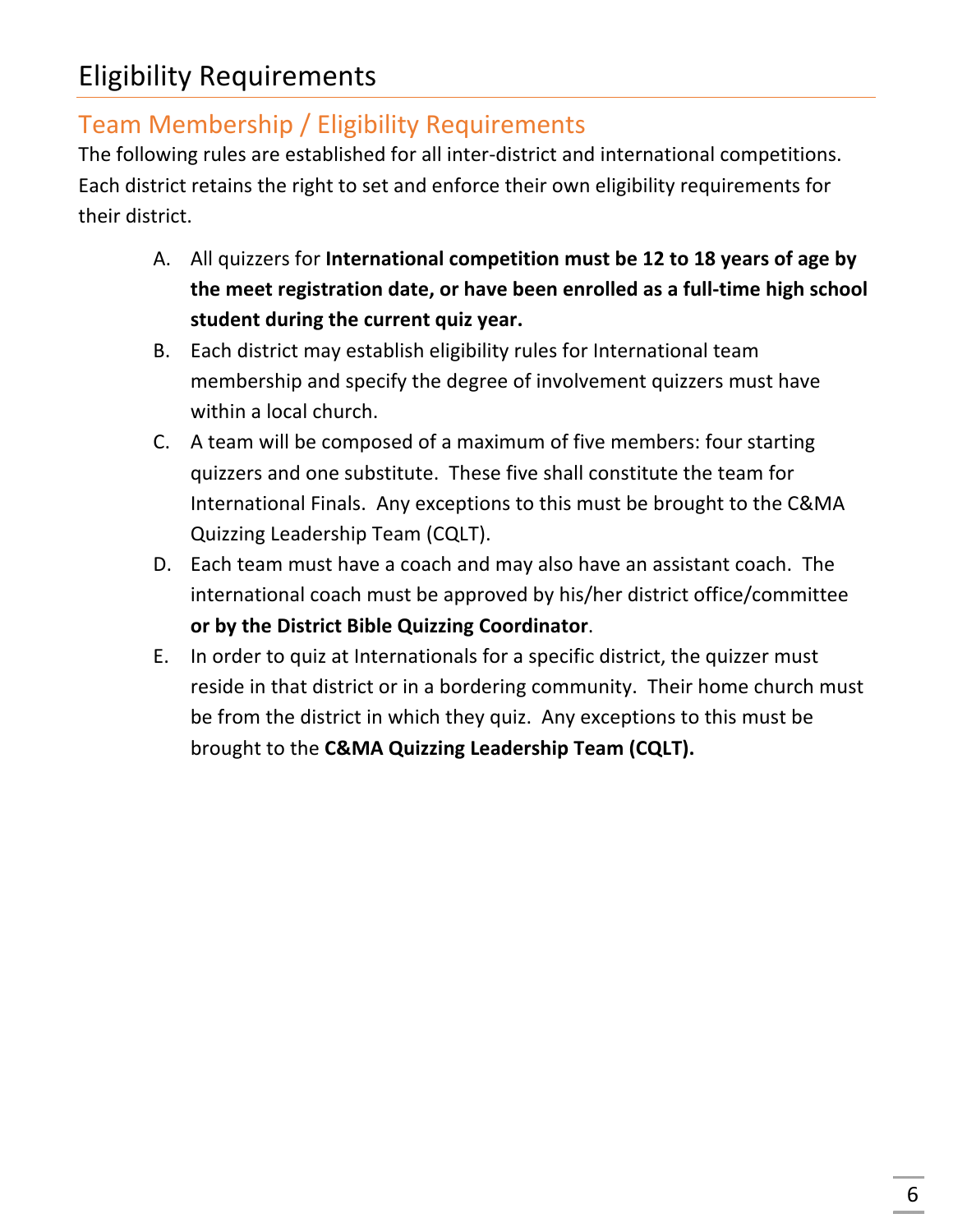# Competitive Levels

There are four levels of Bible quiz competition: local or interchurch, zone, district, and International Finals. Each district shall determine eligibility guidelines for all local, zone, and district competitions subject to approval by the district office.

# Local or Interchurch Quizzing

(Within a church or between several churches on an unofficial basis)

- 1. Any number from one to five may constitute a team.
- 2. Any number of teams may participate.
- 3. The person/people responsible for preparation of the quizzes used for competition will be assigned by the person in charge of sponsoring the competition.
- 4. If a church is unable to secure enough teens for study and competition within its own group, it may work with a neighboring church for competition on this level.
- 5. Follow all other rules as clearly as possible in order to educate for zone and higher levels of competition.

# Zone Quizzing

- 1. The quizmaster and officials will be selected by the Zone/District Executive Committee/District Coordinator, or Designee.
- 2. The person/people responsible for preparation of the quizzes used for competition will be assigned by the District Coordinator or Zone Coordinator.
- 3. Follow rules as determined by district for zone quiz meets.

# District Quizzing

- 1. Rules may be modified by each district to suit the needs of their district. Any changes in the rules need to be approved by the District Coordinator or District Committee. The district office may grant exemptions for unusual circumstances in regard to district quizzing only.
- 2. The quizmaster and officials will be approved by the District Committee or District **Coordinator**.
- 3. The name and address of the district coordinator must be sent to the Life Impact Office by October 1st of that quiz year.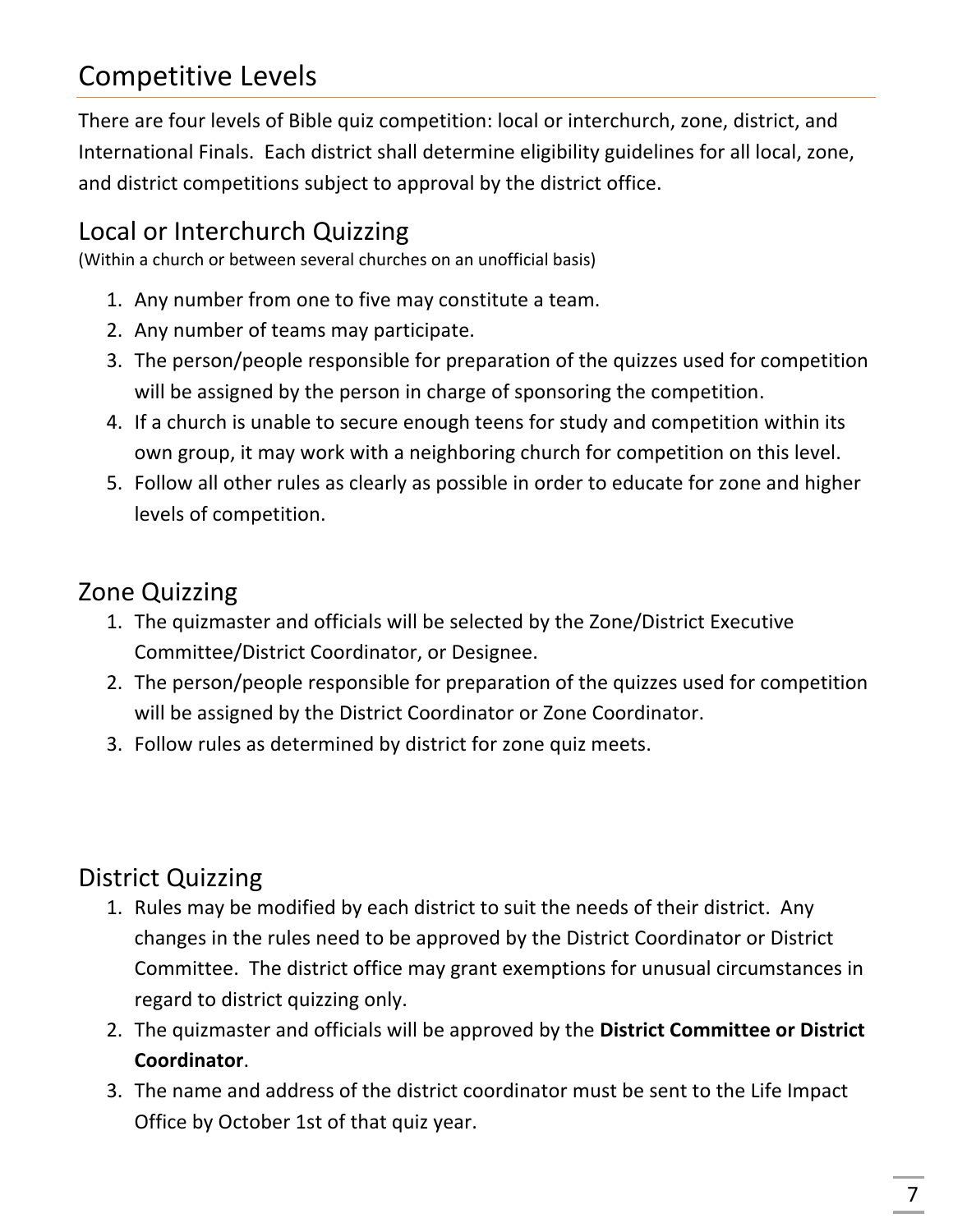4. For district finals, each quiz must cover the year's material in its entirety.

## International Finals

- 1. All official rules will be in effect.
- 2. Each district will be allowed to send as many teams as the district feels will be competitive and that they are financially able to send. These will be the district International Teams.
- 3. All arrangements, promotion, and administration will be by the Life Impact Office.

4. Notification by each district of its intention to enter a team must be received by the Life Impact Office, on a form supplied by that office, no later than the date posted on the C&MA Quizzing website.

5. The names of the International Team, coaching staff, and all registration fees must be sent, when specified, to the Life Impact Office for that quiz year.

# Quiz Officials

Officials for a sanctioned quiz may include a quizmaster, answer judge(s), and a scorekeeper(s).

## Selection of Officials

- 1. The district quizmaster and officials will be approved by the District Bible Quizzing Coordinator or Committee.
- 2. The international quizmaster and officials will be appointed by the CQLT. To be considered for the CQLT appointment, all quizmasters and officials must:
	- a. Be a regular church attender.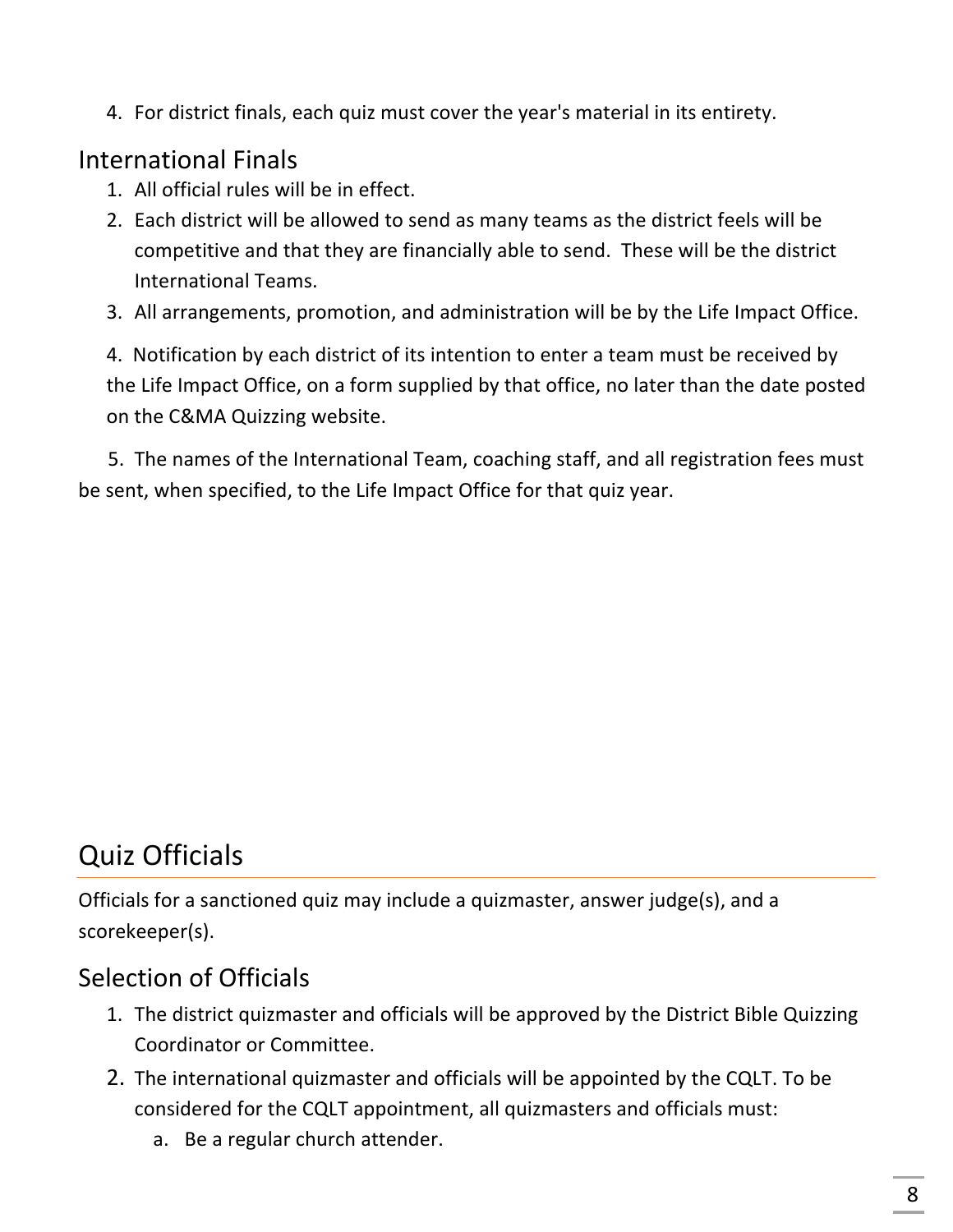- b. Have three years of district quizmastering experience and be recommended by their district office or quiz committee.
- c. Go through an evaluation process established by the CQLT.

# **Quizmaster**

#### **The Quizmaster should:**

- 1. Be thoroughly acquainted with all rules, procedures, and material of that quiz year.
- 2. Be impartial and render decisions consistently.
- 3. See that all officials are briefed regarding rules and procedures.
- 4. Read at a normal conversation rate. Hesitating or reading too quickly must be *avoided since either may cause inaccurate quizzing.*
- 5. Read all questions at the same rate of speed with the ability to stop reading the question at the exact moment a jump is made.
- 6. Keep the quiz moving at a consistent pace. A quiz should not be rushed, but it is *important to maintain the quickest pace which does not interfere with accuracy.*
- 7. Be open to a challenge and be willing to evaluate whatever the captains or cocaptains feel is in error.
- 8. Facilitate a positive, uplifting environment throughout the quiz. Quizmasters should speak clearly and be enthusiastic about quizzing. To this end, quizzers should be called by name, the score should be announced often (when a scoreboard is not present), and bonuses and quiz-outs should be promptly recognized.
- 9. Identify the question type and begin every question with, "question number , question".

## **The Quizmaster must:**

- 1. Rule immediately upon an obviously correct or incorrect answer if there is no indication from the answer judge to the contrary. When an answer is in question (different than what is on the card), the quizmaster will discuss with the answer judge; however, it is the answer judge who will determine the accuracy of its content and make a ruling accordingly.
- 2. During the 30-second answering period use the following prompts: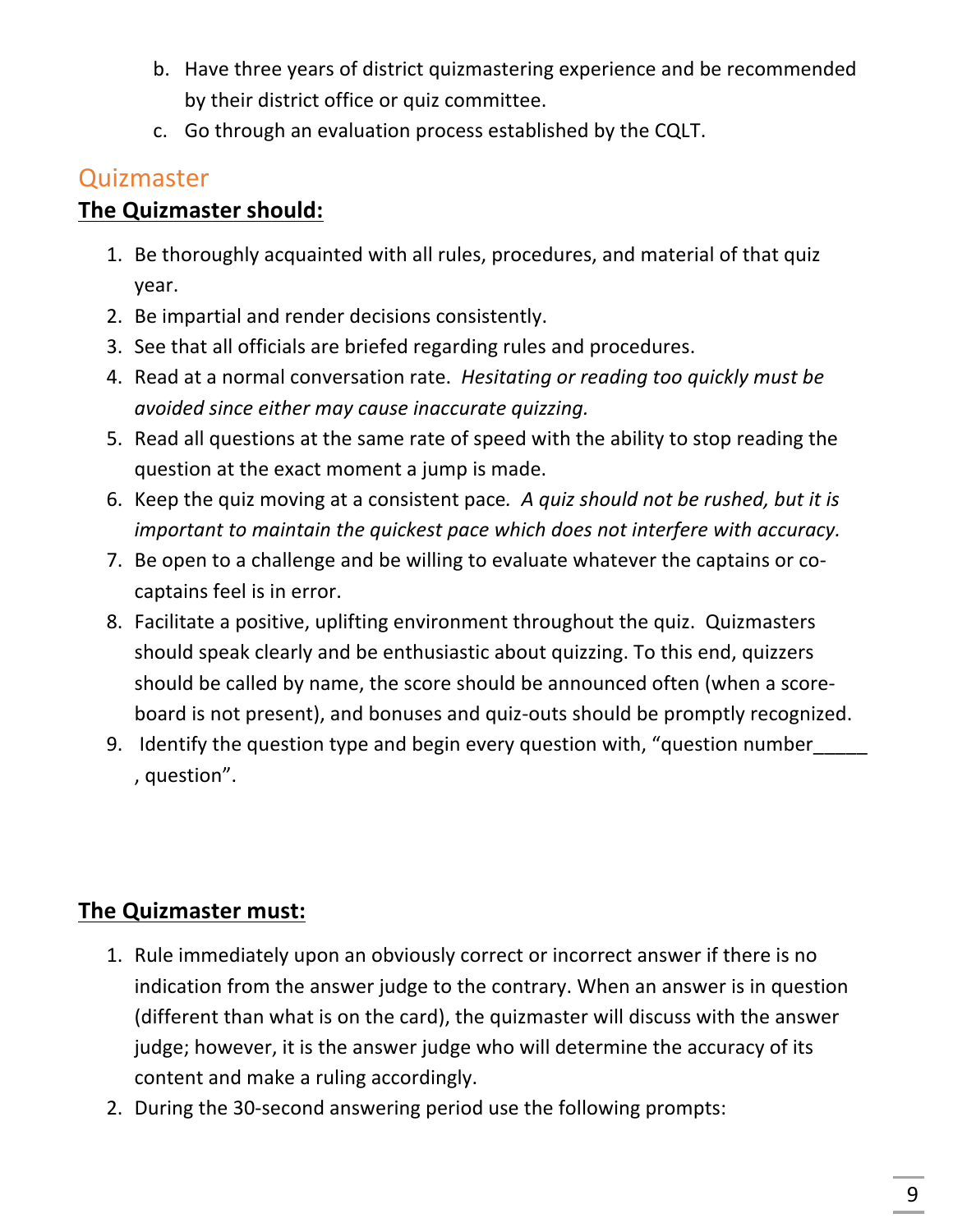- a. If a quizzer has provided all the information in the answer, except the identification of a pronoun present which is part of the answer, the quizmaster will ask the quizzer to identify the specific pronoun, (example: "Can you identify 'He'?" or "Can you identify 'They'?") The quizmaster is not allowed to say anything other than what the quizzer has already said when asking for the identification. A pronoun may need to be identified only if the identification (antecedent) is in context.
- b. On a Chapter-Verse Reference Question (CVR) or Chapter-Only Reference Question (CR), if the quizzer has given all the information in the question and the answer and the complete question was not read, the quizmaster will ask, "What is your question?"
- c. On a Finish-The-Verse (FTV), Quote, or Finish This (FT) type question, once the quizzer has quoted to the end of the required verse, if the quote is not yet correct, the quizmaster will say, "Again." This will occur as often as needed until the quizzer quotes the verse perfectly or the 30-second time limit expires. The quizmaster is not allowed to say "again" until the quizzer has come to the end of the verse, each time through, as this would give the quizzer information about where their mistake was made.
- d. If a quizzer answers the question correctly, but is missing information found in the question, the quizmaster may ask the quizzer, "More".
- e. On a Situation (SIT) type question, when the quizzer has completed the quotation required for the question the quizmaster will say, "Quote is complete."
- f. On a Reference type question, if the quizzer gives a question that is different than the one on a card, the quizmaster and answer judge must ensure that the question given is the exact same type as the one on the card.
- 3. Consult with the answer judge(s) at any time he or she feels is necessary, provided it does not infringe upon the 30 seconds allotted the quizzer.
- 4. If an explanation of a ruling is requested by a captain or co-captain, the quizmaster will ask if any team wants to challenge before the explanation is given.

#### **Quizmaster Replaced**

When deemed necessary, the quizmaster or any official may be replaced from his/her position during a meet by the C&MA Quizzing Leadership Team.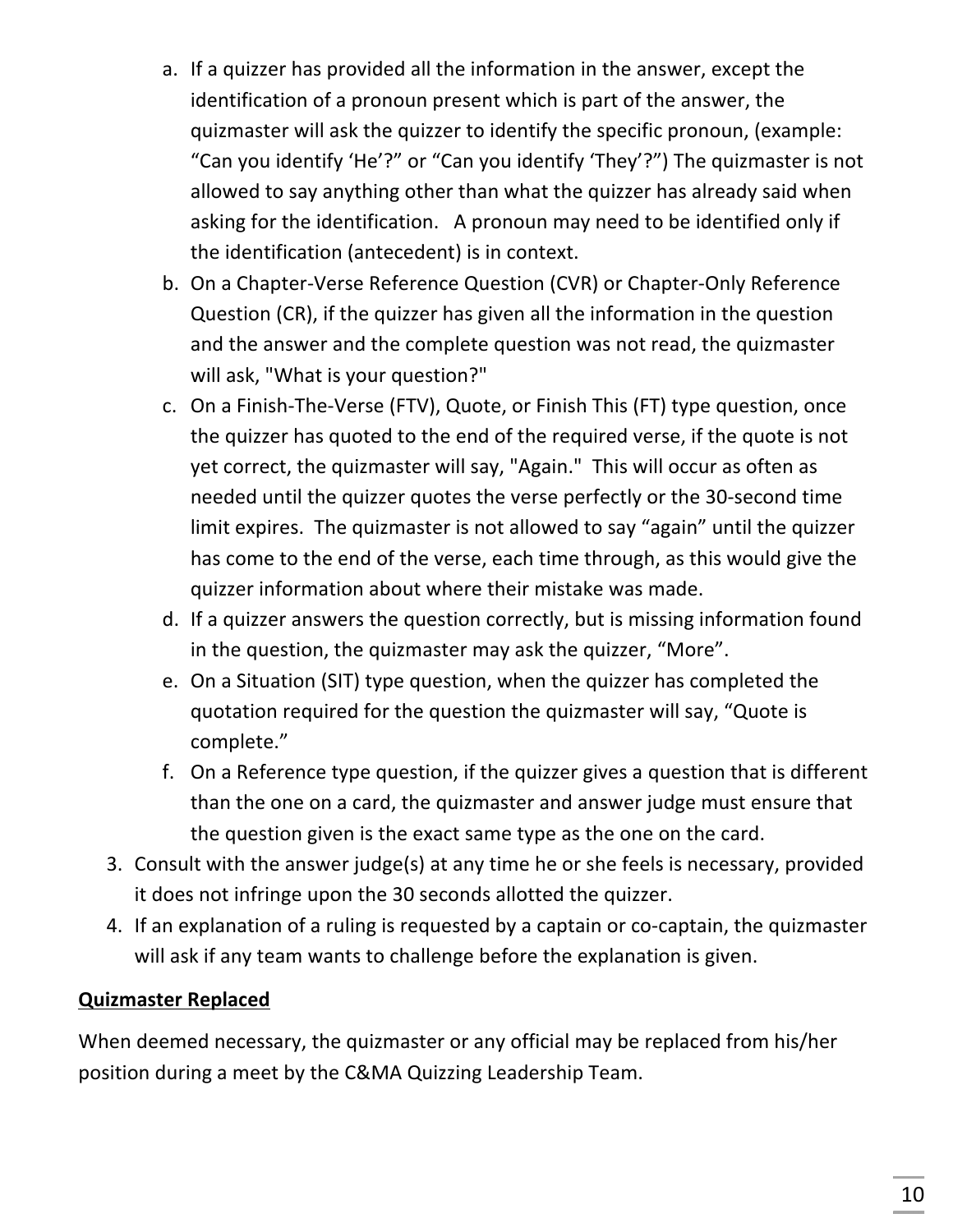### **Answer Judges**

- 1. There shall be at least one answer judge in addition to the quizmaster in every International final. In a local, zone, or district quiz this number may vary.
- 2. All conferring among quizmaster and answer judge(s) shall be done privately. The spokesperson will announce the decision. The head answer judge shall be the spokesperson for the group.
- 3. No comment other than "correct" or "incorrect" need be announced by the head answer judge in making a decision. However, at the discretion of the answer judge and quizmaster or at the request of the captain, a statement may be made by the spokesperson. If an explanation is requested by a captain, the right to challenge has been forfeited for that question. The quizmaster will ask if any team wants to challenge before the explanation is given.
- 4. Answer judge will watch the quizmaster's questions for accuracy of reading.
- 5. When an answer given is in question, the answer judge will determine the accuracy of its content and make a ruling accordingly.
- 6. Answer judge will check the 2011 NIV scripture when asked to verify the accuracy of the written answer.
- 7. All questions are checked for accuracy, construction, and distribution by the head answer judge prior to the quiz.
- 8. A quizzer will be recognized by the quizmaster when his/her light comes on.
- 9. The answer judge may call a foul or rule infraction related to jumping.
- 10.On a reference question, if a quizzer gives a question other than what is on the card, the answer judge and quizmaster must ensure that the question given is the exact same type as the one on the card.

# Scorekeeper

- 1. At least one scorekeeper will tabulate the results of each question on official score sheets in every International Final. They shall keep a running score of each quiz.
- 2. The official scorekeeper for the International Finals will be appointed by the CQLT.
- 3. Points will be accurately tallied on individual quizzers for each team by the statistician appointed by the CQLT.
- 4. The scorekeepers will tally and immediately announce when a quizzer has erred out, quizzed out, or fouled out.
- 5. The scorekeepers will keep record of all time-outs.
- 6. To determine eligibility for re-substitution, the scorekeeper will keep record of the number of questions a substitute quizzer has remained out.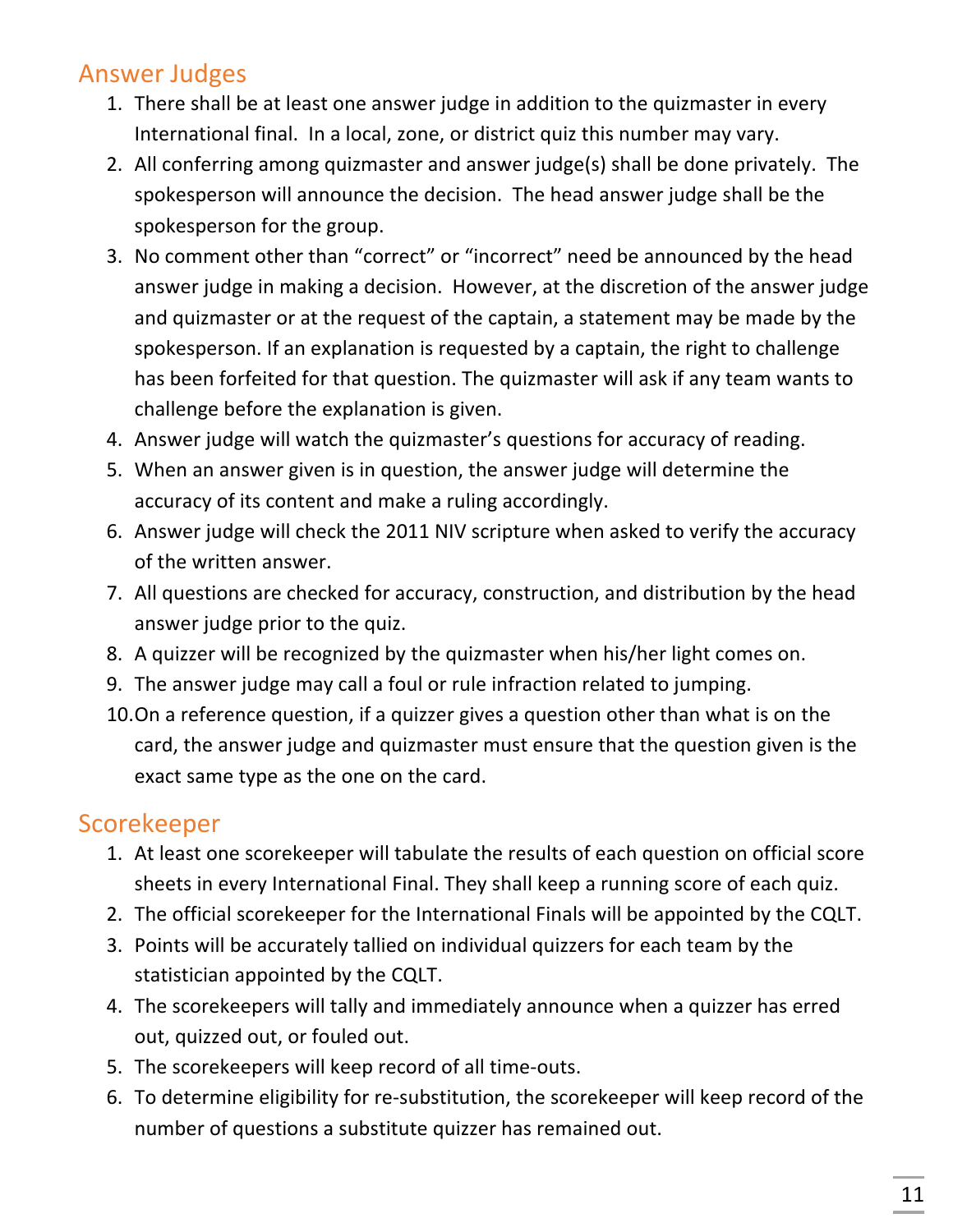7. One scorekeeper shall be the spokesperson for the group, have the score sheets signed by the coaches at the conclusion of each quiz, and report to the statistician.

# Quiz Meet Regulations and Guidelines

# Platform Protocol

- 1. Quizzers will be seated facing the audience and quizmaster.
- 2. Hands of the quizzers must not touch any part of the chair or floor while jumping.
- 3. Feet of the quizzers are to be on the floor while jumping.
- 4. A line-up card showing the seating order of each quizzer should be given to the quizmaster or scorekeeper before the start of each quiz.
- 5. No verbal or non-verbal communication is permitted between quizzers, coaches, or the audience from the time the quizmaster calls introduces the question type until points have been awarded.
- 6. Only a coach from a team presently seated on the platform, or the meet director may confer with the officials.
- 7. Spectators are not allowed to confer with the coaches or officials during a quiz.
- 8. Coaches may have quiz material(s) on the platform during a time-out or prior to a quiz.
- 9. Quizzers will not touch the officials table.
- 10. Push-button quizzing can be provided by a district, if needed by physically disabled quizzers.

# Team Captains

- 1. Only the team captain or co-captain may challenge a decision, or respond to a challenge. If both the captain and co-captain have errored out, another quizzer can be designated to respond to or initiate challenges.
- 2. Scorekeepers must be notified which quizzer is captain and co-captain before the quizzers take their seats to begin the quiz.
- 3. The team captain and co-captain may change during a given competition but not during a quiz.

# Jumping and pre-jumping

1. Failure to answer correctly after jumping and being recognized by the quizmaster will constitute an error.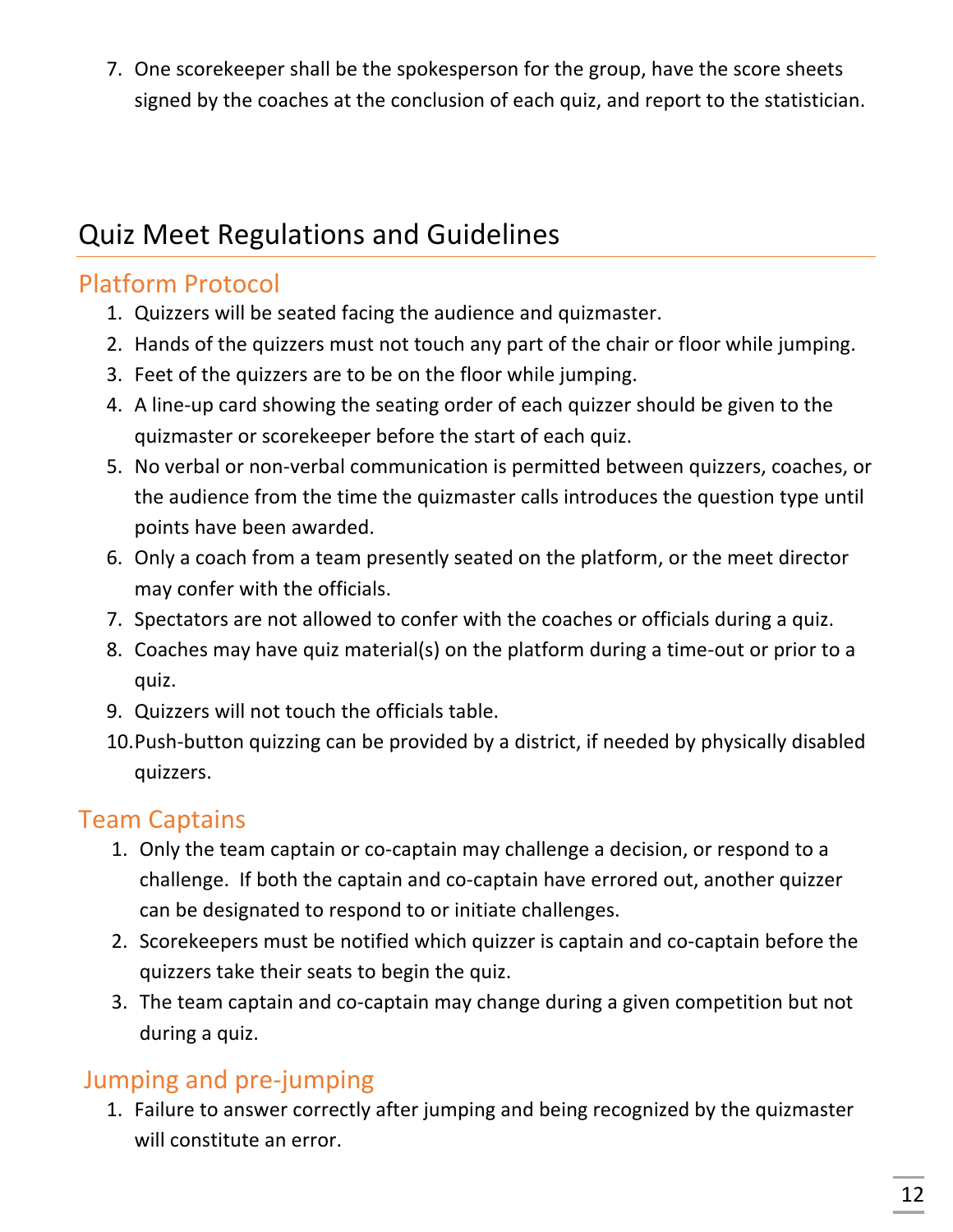- 2. If a quizzer's light comes on after a question has been called and before the question has discernibly begun, a foul will be called. The quizzer is ineligible to answer that numbered question, including A and B questions.
- 3. If a quizzer's light comes on after the quizmaster has discernibly begun reading the question, this will be considered a pre-jump, and the quizzer will be given an opportunity to answer.
- 4. The first quizzer to rise and trigger his/her light, provided there has been no foul, will be recognized.
- 5. If, in the judgment of the officials, a deliberate attempt is made to forfeit a question, an error will be charged and 10 points deducted from the team score. The next question will be numbered the same.

# Tie Jump

- 1. When members of the same team tie, the captain will select one quizzer to answer without any type of verbal or non-verbal communication.
- 2. When quizzers of two or three teams tie, the question will be replaced with a question of the same type on which all eligible members of the tied teams may jump. The question number remains the same.
- 3. When a quizzer errs on the tie-jump question, it will be treated as a regular question and the quiz will continue as normal.

# Correct Answers

- 1. An answer is correct when:
	- a. It contains the information requested. If the quizmaster did not complete the reading of the question, the quizzer's answer must include the information in the remainder of the question as well as the answer. It is not required to be in question and answer form, except in the case of a reference question. The quizzer's answer must include all unique words included in both the question and the answer. A unique word is a word *appearing in only one verse in the quizzing material being studied.*
	- b. The quotation is word-for-word as found in the 2011 NIV in Finish-The-Verse, Finish-This, and Quote Questions. In these questions the quizzers may go back to correct their answers if done in the 30-second time limit. The quizzer may not change to another verse. The quizzer is required to make one full correct rotation of the verse to be correct. However the quizzer can be called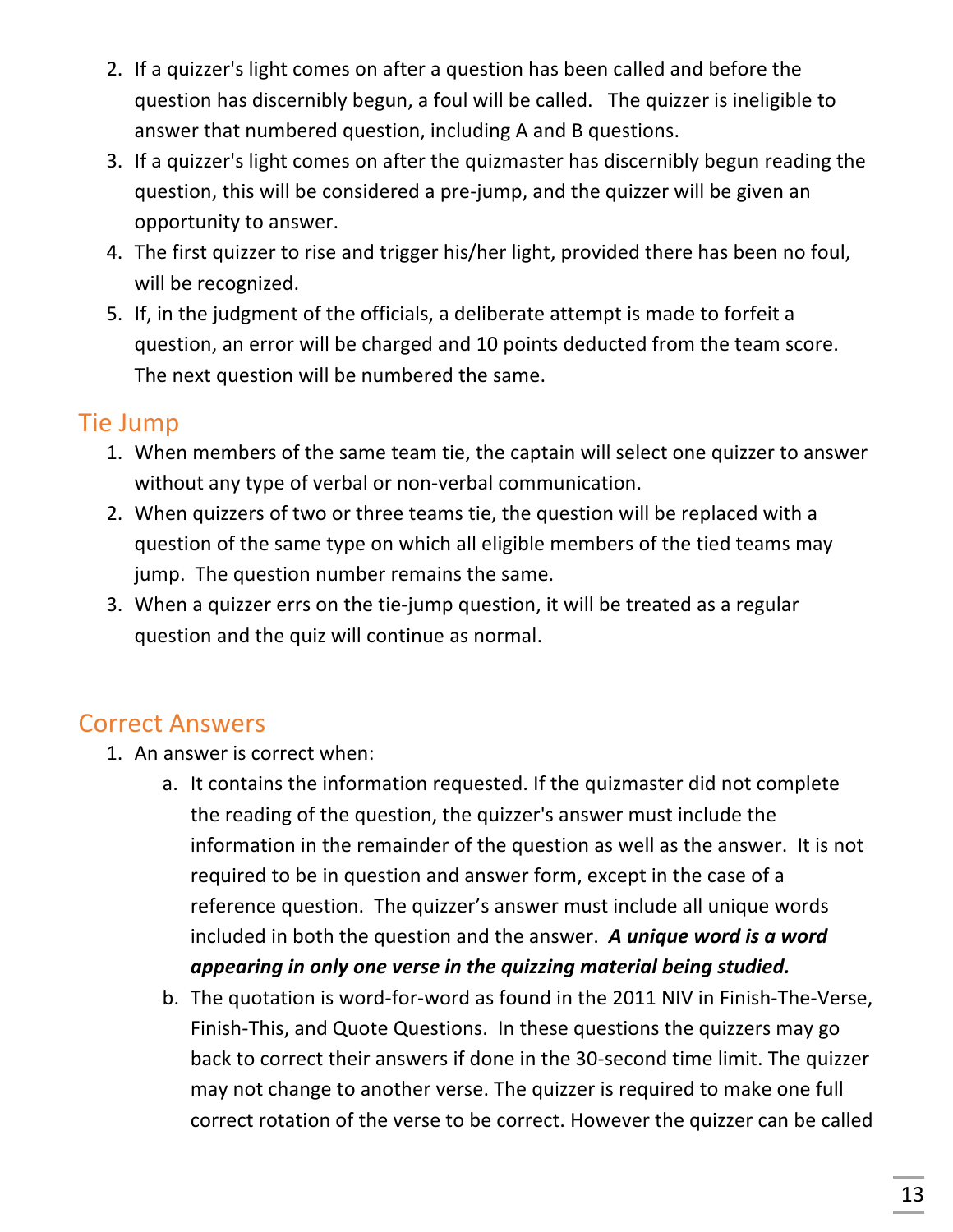correct if they have made a mistake only in one area of the verse AND correct the mistake making it abundantly clear to the quizmaster and answer judge that they know where their mistake was, and what the corrected words are.

- 2. Mispronounced names are still recognizable as the answer.
- 3. Only the first answer of the quizzer will be considered, however, if the information given by the quizzer is within the context of the material and is not incorrect, the quizzer will be allowed their full 30 seconds to give the additional information necessary to satisfy the question and the answer. Example: INT Who has been making it grow? A. God. If the quizzer said "Apollos" they have given incorrect information (even though the name "Apollos" is in context) and would be called incorrect. If they had said "I planted the seed", "Apollos watered it", they have not given any incorrect information, are in context and will be given the 30 seconds to supply the correct answer required.
- 4. All material given by a quizzer must be from the context of the question. Context shall be limited to five verses before or after the verse. A quizzer cannot automatically be ruled out of context by a single word, even if it is a unique word. Rather, the quizzer must say a complete thought or phrase that conclusively puts them out of context as ruled by the answer judge.
- 5. Deity Rule
	- a. The correct person of the deity must be given. The quizzer may not move *between persons of the deity when answering.*
	- b. If a quizzer refers to any person of the deity as either "God" or "Lord", these must be clarified by the quizzer within 30 seconds when the text requires a more specific answer. "Jesus" and "Christ" may be interchanged and the quizzer will be called correct.
	- c. If a pronoun is used in the text to name the deity, any of the names for that person of the deity within context may be considered an acceptable answer when clarifying.
	- d. When there is a special name of the deity given in the text, which imparts specific character qualities or attributes to that person of the deity, the specific name must be given in the quizzer's answer. (i.e. "The Lord God *Almighty", "The Bread of Life", "Spirit of the Living God".)* The quizzer may not state other such names which are not in context, even if they refer to the same person of the deity.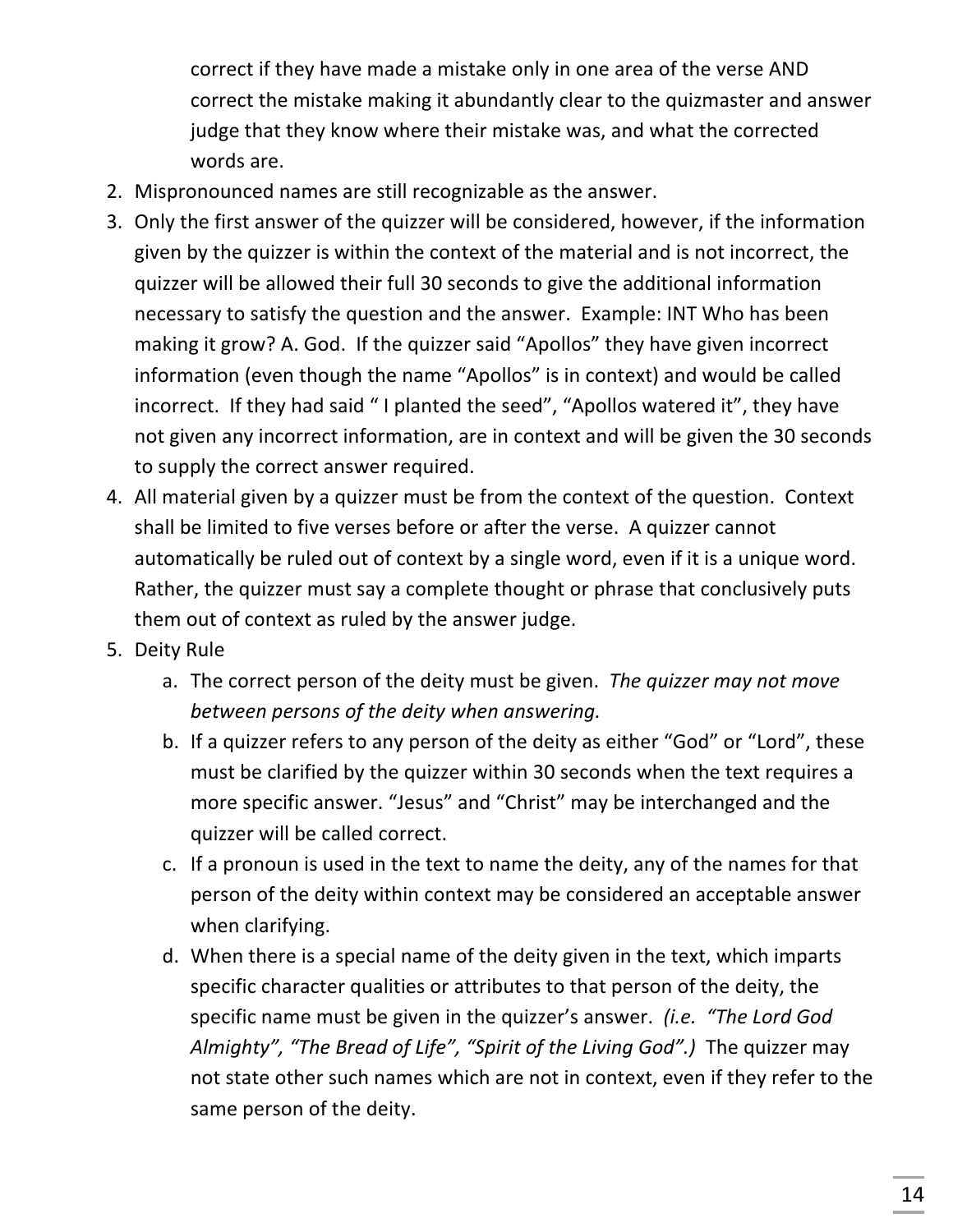e. When a quizzer gives other names for the same person of the deity, used within context, these should be allowed to be clarified within 30 seconds when a more specific answer is needed.

#### Incorrect Answers

An answer is incorrect when:

- 1. Incorrect information has been given.
- 2. The information given is incomplete.
- 3. The time limit has elapsed before the complete answer is given.
- 4. Any word is omitted or added in a Finish-The-Verse, Finish-This, or Quote Question or the wrong verse is begun.
- 5. If the wrong person (i.e. Father, Son, Holy Spirit) in the deity (God) is given.

#### Fouls

#### The following shall be considered fouls:

- 1. Team members (quizzers, coaches) communicating with each other, other teams, or with the audience between the time the question type is introduced and points are awarded.
- 2. The use of the hands to assist in jumping. Hands may not touch any part of the chair or the floor from the time "Question" is called until the quizmaster recognizes the first one up.
- 3. When electronic equipment is used, if any light goes on after the quizmaster calls "Question" and before he begins to read the question.
- 4. During a Reference question or Quote question, when electronic equipment is used, if any light goes on after the quizmaster calls "Question" and before he begins to read the chapter "number."
- 5. Starting to answer before being recognized by the Quizmaster.
- 6. Having more than the designated team members, one coach, and an assistant coach on the quiz platform during a time-out.
- 7. If a captain or co-captain confers with his/her coach or other quizzers prior to issuing a challenge. In addition, the challenge will not be allowed.
- 8. Infraction of the rules, in spirit as well as letter, as discerned by the quiz officials.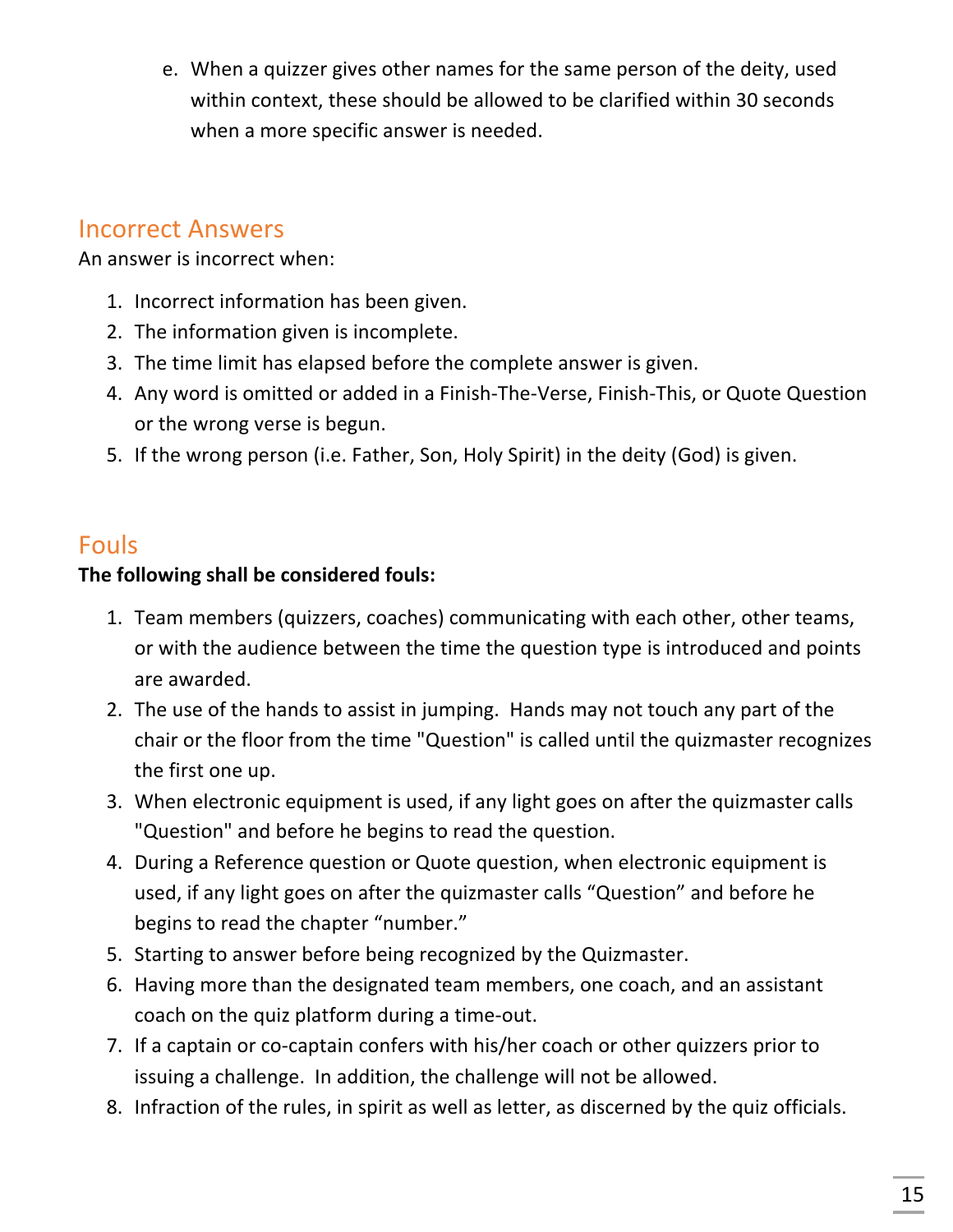#### **Foul penalties and implications**

- 1. Three fouls by a quizzer eliminate that quizzer from the quiz. The quizzer must leave the platform. His/her seat will continue to be ineligible to jump for the entire numbered question including A and B. Three fouls by a quizzer will constitute a deduction of 10 points for the individual and team.
- 2. The fourth team foul and each subsequent foul will constitute a deduction of 10 points from the team score.
- 3. Fouls may be called by any quiz official: the quizmaster, answer judge, or scorekeeper.
- 4. A foul must be called before the quizmaster calls for the next question.
- 5. If the officials fail to call a foul, a coach or team captain may call it to the attention of the quizmaster. If in the quizmaster's (and/or the judge's) opinion a foul might have been committed, the quizmaster will give due warning to the violating team. A foul may not be charged and points deducted when the quizmaster receives such help from a coach or captain.
- 6. The quizzer upon whom a foul is called becomes ineligible to answer that numbered question, including the A and B questions.

# Time Limits

1. Quizzes are to start at the scheduled or announced time. Any team that is late does not receive the starting 20 points awarded for being on time.

2. If the late team is currently quizzing in another location which is running over the time limit, they are not required to forfeit the quiz, or lose 20 points.

3. Any team more than 10 minutes late (after the scheduled or announced time for the quiz) forfeits the quiz.

4. If an individual quizzer is late, the quiz will start on time. The coach has the option to put the late quizzer in during a time-out, but the team will forfeit the 20 points the team starts with. The coach also has the option to keep the quizzer out of the quiz and keep the 20 points, but must notify the quizmaster at the beginning of the quiz, of their decision.

5. Quizzers have five seconds in which to jump after the question is completed.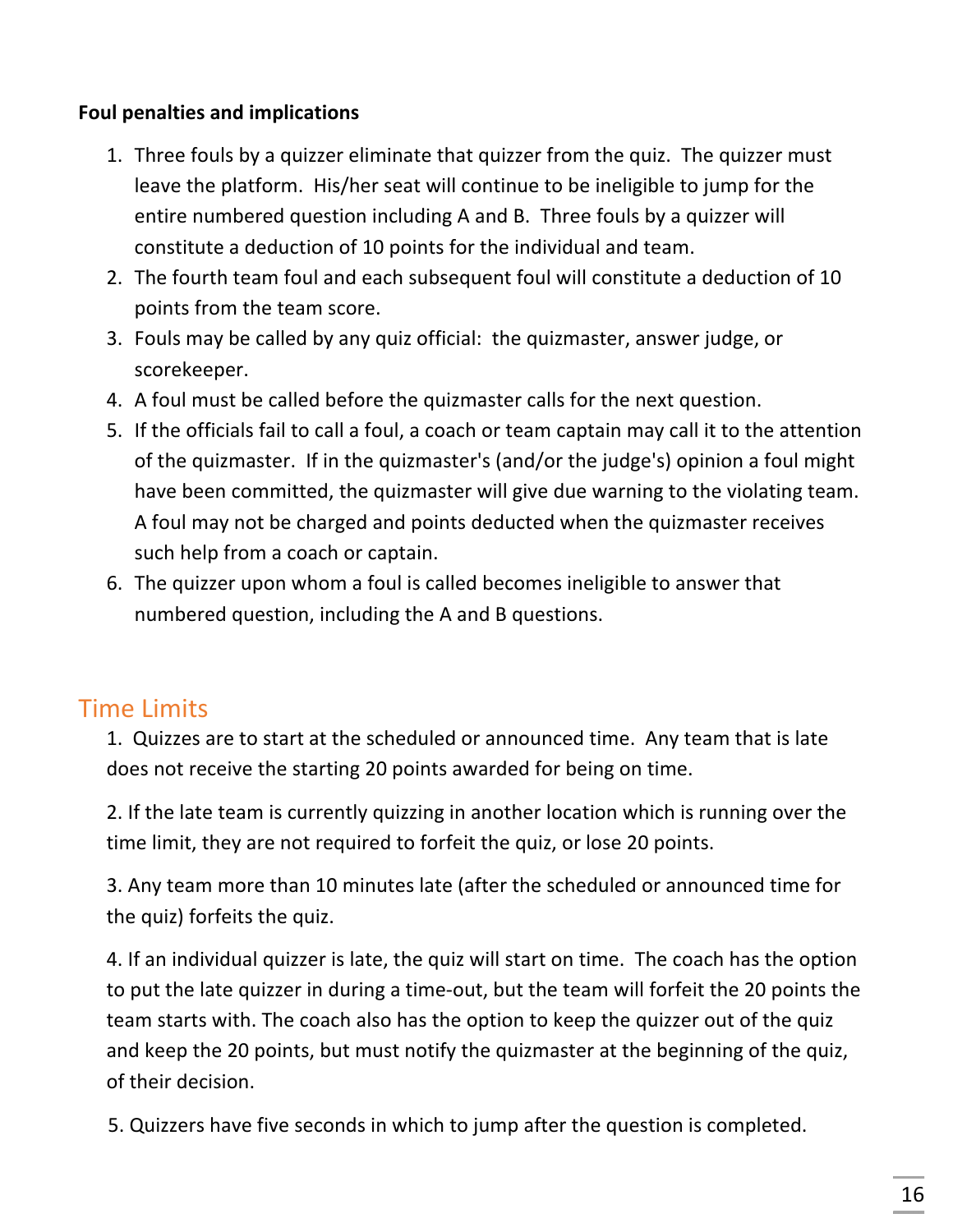6. A quizzer has 30 seconds to complete their answer after being recognized.

## Time-Outs

- 1. Each team is allowed two, one-minute time-outs. Only one of those time-outs may be taken during questions 18-20.
- 2. Captains, co-captains or coaches may call for a time-out.
- 3. Only the coach, assistant coach, and substitute may converse with the team during a time-out.
- 4. Time-outs may be called prior to bonus questions.

# **Substitutions**

- 1. Substitutions may be made only during the time-outs.
- 2. A quizzer being removed from a quiz must stay out for at least three numbered questions including A and B before re-entering the quiz, except in the event of a quiz-out or error-out. When a quizzer is returned to competition, the quizzer may be substituted for any chair.
- 3. A quizzer who has answered four questions correctly, excluding bonus questions, may remain in the quiz to answer bonus questions.
- 4. A quizzer who has answered four questions correctly, has fouled out, or erred out, may be substituted for without time-out. (NOTE: Quizzers who quiz out, foul out, or error out may not return.)
- 5. If a quizzer errors out or fouls out, the quizzer must leave the platform immediately.
- 6. The quizzer who quizzes out has the option to remain on the platform. However, if the quizzer remains, a later substitution will require a time-out, and that quizzer may not return to the platform.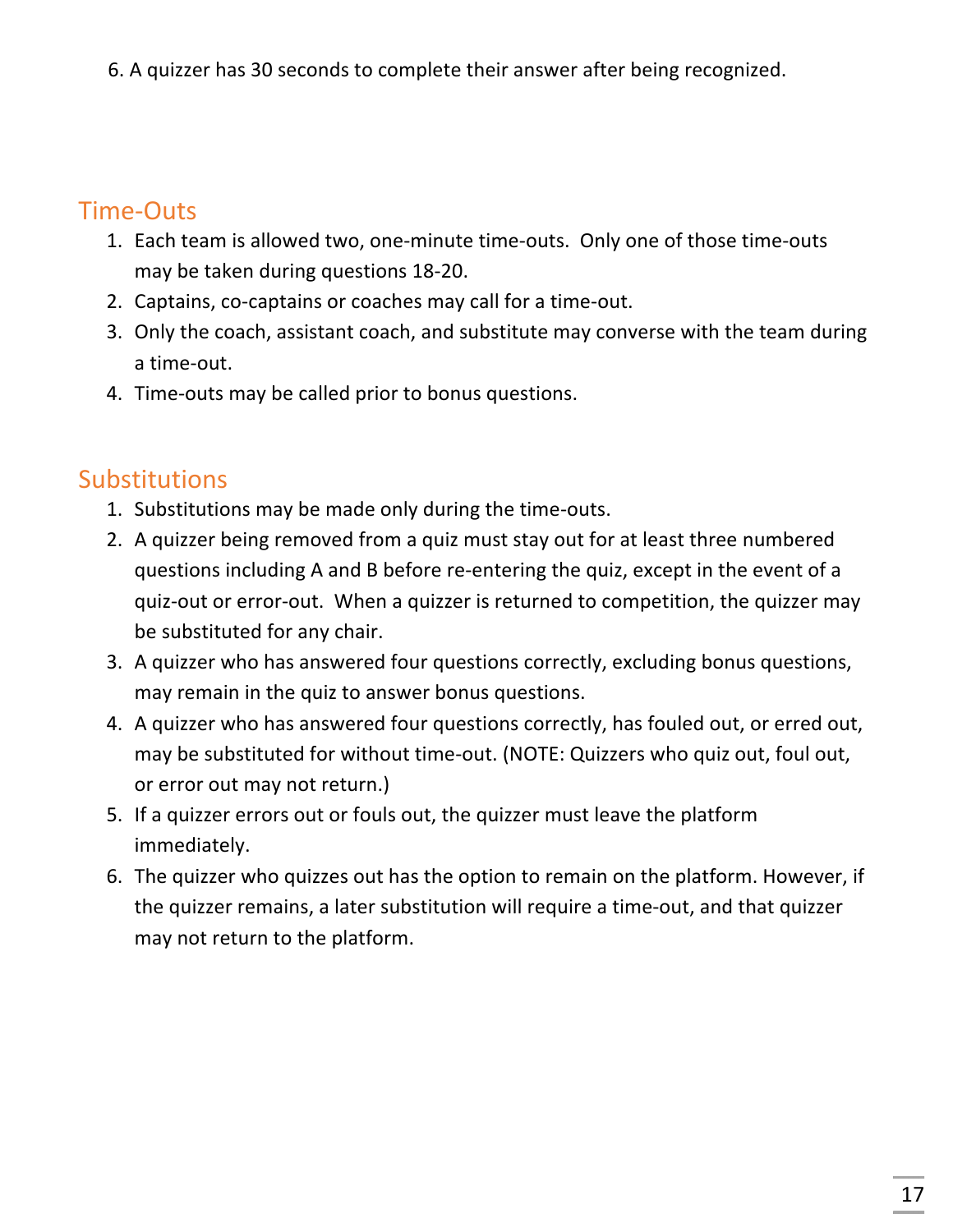# Types of Quizzes

## Three-Team Quiz

- 1. There will be 20 numbered questions in a quiz.
- 2. Each question will be read only once.
- 3. All questions have a value of 20 points when two or three teams are eligible.
- 4. In the event the quiz ends in a tie, additional units of three overtime questions each will be used until the tie is broken. Two-team rules will apply in overtime if only two teams are involved.
- 5. During preliminary rounds of tournaments, if the meet director decides not to break ties in order to keep the tournament on schedule, this will be permitted. If two teams tie for first place, they will each get first place team points and the other team will get third place team points. If two teams tie for second place, both teams will get second place team points.
- 6. A toss-up question is the result of an error by one team. The two remaining teams will have the opportunity to jump, but the team making the error is ineligible for that question.
- 7. If question 1 to 15 is erred, the next numbered question will be a toss-up question.
- 8. If toss-up question 2 to 15 is erred, then the next numbered question is awarded as a 20-point assigned bonus to the team who has not erred. This bonus question goes to the corresponding chair of the team that has not erred.
- 9. If question 16 is erred, the toss-up question will be question 16A. If 16A is erred, then 16B is awarded as a 20-point assigned bonus question to the team who has not erred. This bonus question goes to the corresponding chair of the team that has not erred.
- 10. If question 16 is a toss-up question and is erred, 16A is awarded as a 20- point assigned bonus question to the team who has not erred. This bonus question goes to the corresponding chair of the team that has not erred.
- 11. Error points begin at question 17.
- 12. The first error committed, beginning at question 17, results in a toss-up question, which is numbered 17A, for the two remaining teams. If there is an error on 17A, the next question will be 17B and will be a 10-point bonus for the team that has not committed an error. This process applies for the remainder of the quiz. Three teams must be enlisted to jump on questions 17, 18, 19, and 20.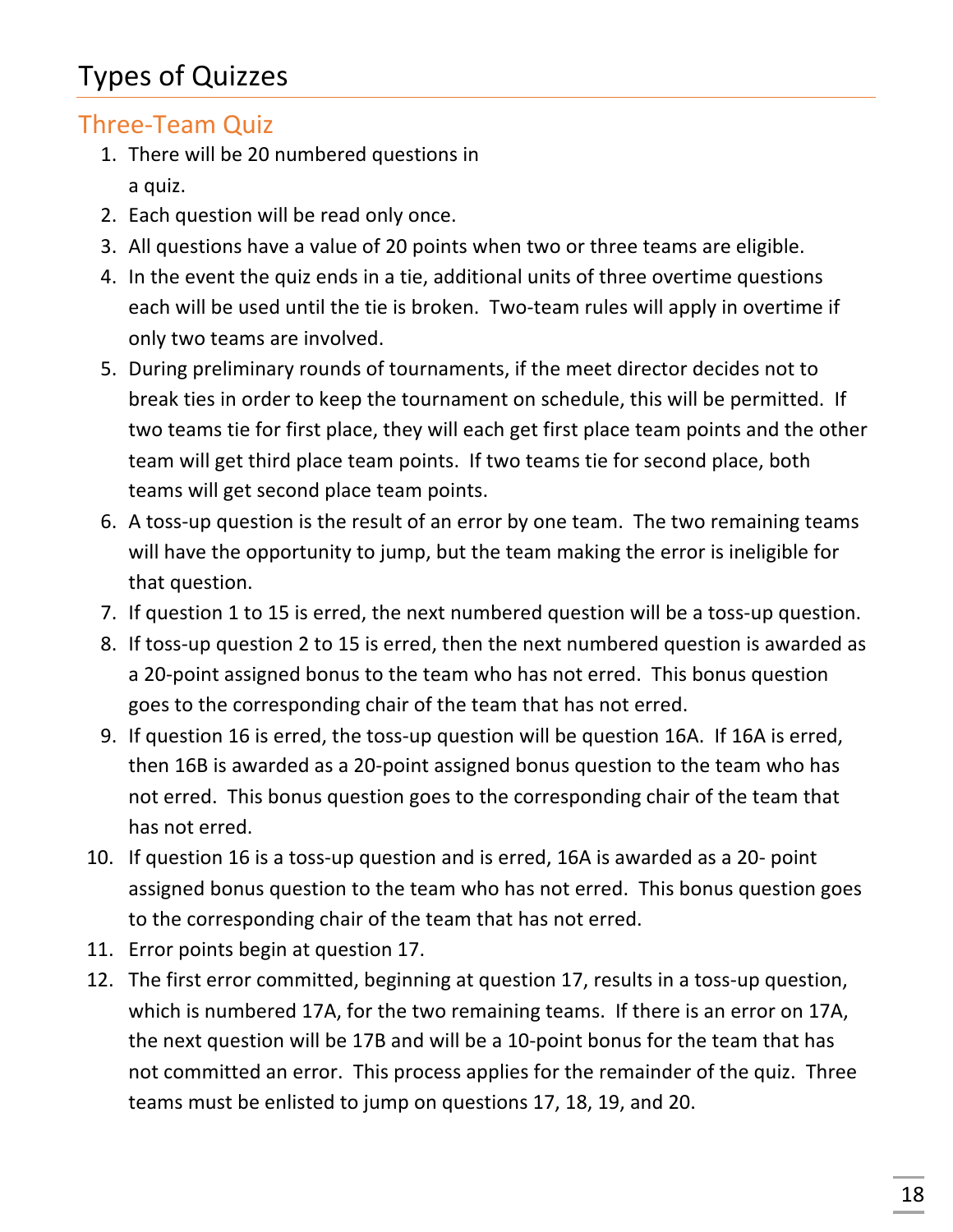13. Districts have the ability to decide at the district or zone level if they would prefer to use a jumped-on Bonus. The bonus question would then be jumped on by the team who has not erred, including quizzers who have quizzed out.

# Tie-Breaker Quiz

- 1. In the event three teams are involved, a 20-question tie-breaker quiz will be used. *a. The above rules for a three-team, 20-question quiz applies.*
- 2. In the event two teams are involved, a 15-question tie-breaker quiz will be used with the following guidelines:
	- a. If an error occurs on questions 1 through 11, the next numbered question is a 20-point assigned bonus to the team who has not erred. This bonus goes to the corresponding chair of the team that has not erred.
	- *b.* If questions 12, 13, 14, or 15 are erred, the bonus question will remain on the same question number and will not be counted in the basic 15 questions. Both teams must jump on questions 13, 14, and 15.
	- c. All bonus questions up to and including 12B are worth 20 points.
	- d. All bonus questions from 13 to the end of the quiz are worth 10 points.
	- *e.* Error points begin at question 13.
	- *f.* A quizzer will be ineligible to jump when the quizzer has answered three questions correctly or committed three fouls or three errors.

## Two-Team 20-Question Quiz

- 1. There will be 20 questions in a quiz. Each question will be read once.
- 2. All questions have a value of 20 points when two teams are eligible.
- 3. If a question is missed, a bonus question will be read for the corresponding chair on the other team.
- 4. The bonus question will be the next numbered question, except for questions 16 and following.
- 5. All bonus questions throughout the whole quiz are 10 points.
- 6. Both teams must be eligible to jump on questions 17 to 20.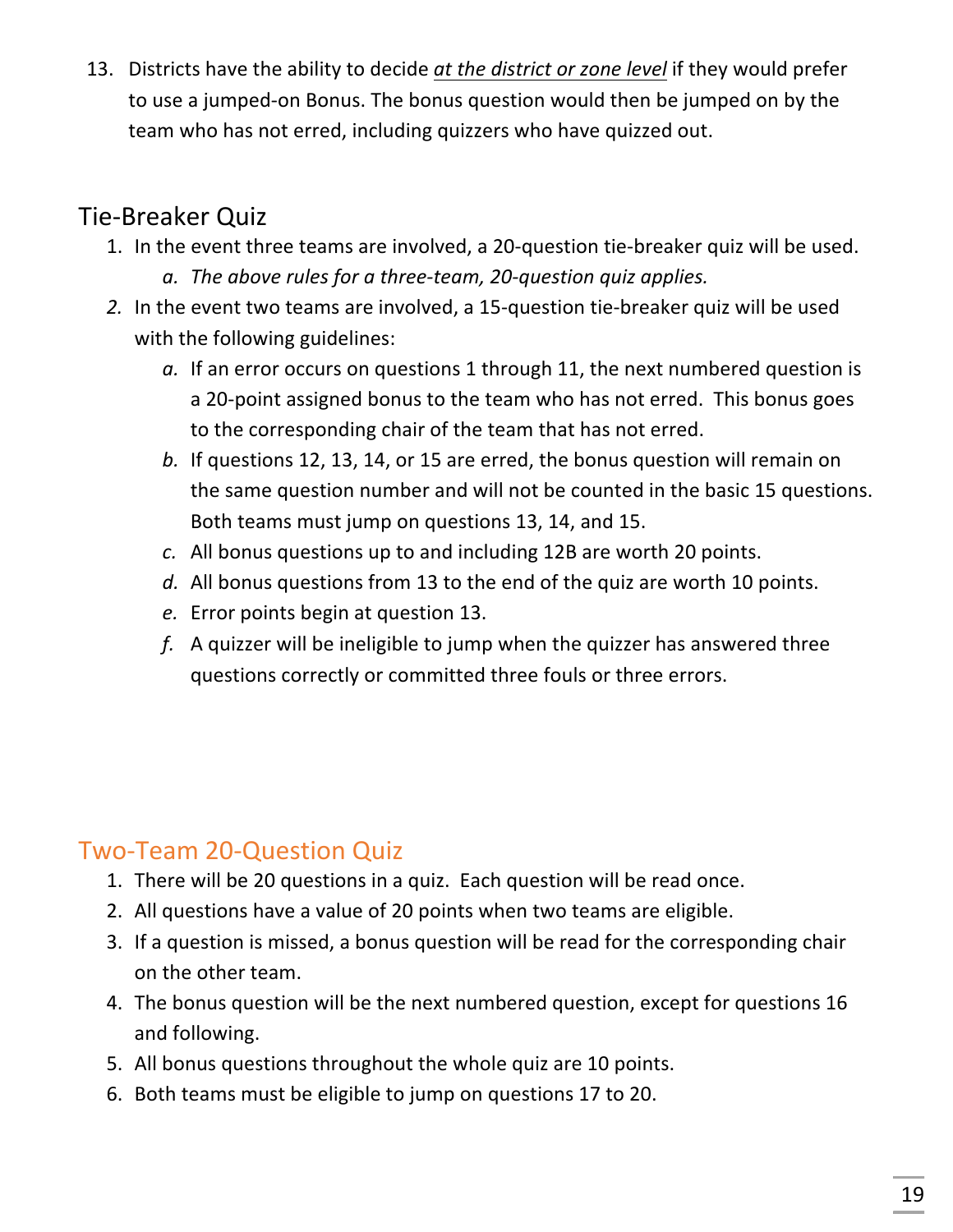- 7. A quizzer will be ineligible to jump when the quizzer has answered four questions correctly or committed three fouls or three errors.
- 8. In the event the quiz ends in a tie, additional units of three overtime questions each will be used until the tie is broken.

# Question Types and Content Distribution

# **Preparation of Questions**

- 1. All questions will be based on the New International Version (NIV 2011) of the Bible. For the International Finals, questions must be written covering the entire material for the quiz year.
- 2. Questions for the International Finals will be the responsibility of the CQLT. The head answer judge is responsible for the correctness of questions.
- 3. Questions must be word-for-word as it appears in the 2011 NIV.

## **Question Type Distribution**

- 1. Question Type minimums must be met in the numbered questions (1-20).
- 2. Question Type maximums cannot be exceeded, including A and B questions.
- 3. Overtime questions will be asked in groups of 3 to break a tie. For each group of 3 questions the numbered questions will all be of a different type. Question Type maximums can be exceeded in overtime.

# **Types of Questions**

#### Interrogative Questions

- 1. Questions should not be overly long and should be clear and precise.
- 2. An Interrogative Question must be worded exactly as it appears in the text and must contain a completed unique word, or 2 or 3 word unique phrase in the first five words.
	- a. A *unique word* is a word that appears only once in the material or more than once if that unique word is only found in a single verse.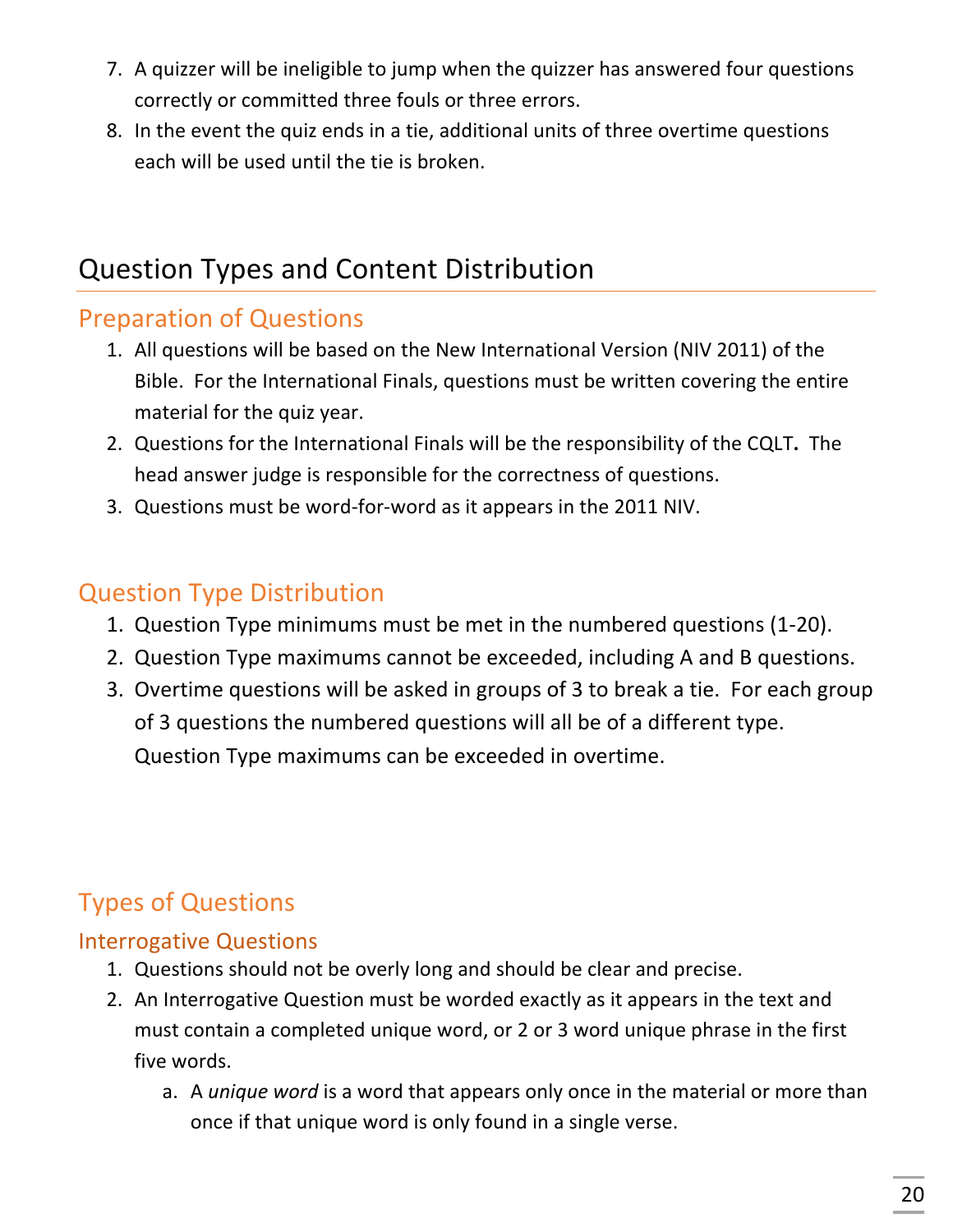- b. A *unique phrase* is two or three words the sequence of which distinguishes them from the rest of the material.
- 3. Interrogative Questions drawing from the context of Scripture without a direct unique word or unique phrase are invalid.
- 4. The seven permissible interrogatives are who (or a form of it), what, why, where, when, which, and how. One of these interrogatives must be in each Interrogative Question, either at the beginning or end.

#### *Minimum and Maximums*

- 1. There shall be a minimum of eight and a maximum of fourteen Interrogative Questions in each quiz during a Narrative year (Gospels and Acts).
- 2. There shall be a minimum of nine and a maximum of sixteen Interrogative Questions in each quiz during an Epistle year.

# Finish-The-Verse Questions

- 1. Will be direct quotes from Scripture and must be quoted word-perfect.
- 2. Must be strong enough to stand on its own without requiring additional verses to explain it.
- 3. Must be of spiritual value or be significant to the chapter.
- 4. The quizmaster may give no more than five words of the verse.
- 5. Quizzers may go back and correct their answers if done in the 30-second time limit. The quizzer may not quote from any but the required verse or verses. On Finish the Verse questions, the quizzer will be required to make one full correct rotation. However the quizzer can be called correct if they have made a mistake only in one area of the verse AND correct the mistake making it abundantly clear to the quiz master and answer judge that they know where their mistake was, and what he corrected words are.

#### There are four forms of Finish the Verse questions.

- 1. *Finish the Verse (FTV)* begins at the beginning of a single verse and finishes at the end of that verse. Should be strong enough to stand on its own without another verse to explain it.
- 2. *Finish-This* (FT) begins in the middle of a verse and finishes at the end of the verse. A FT must start at the beginning of a sentence or the beginning of a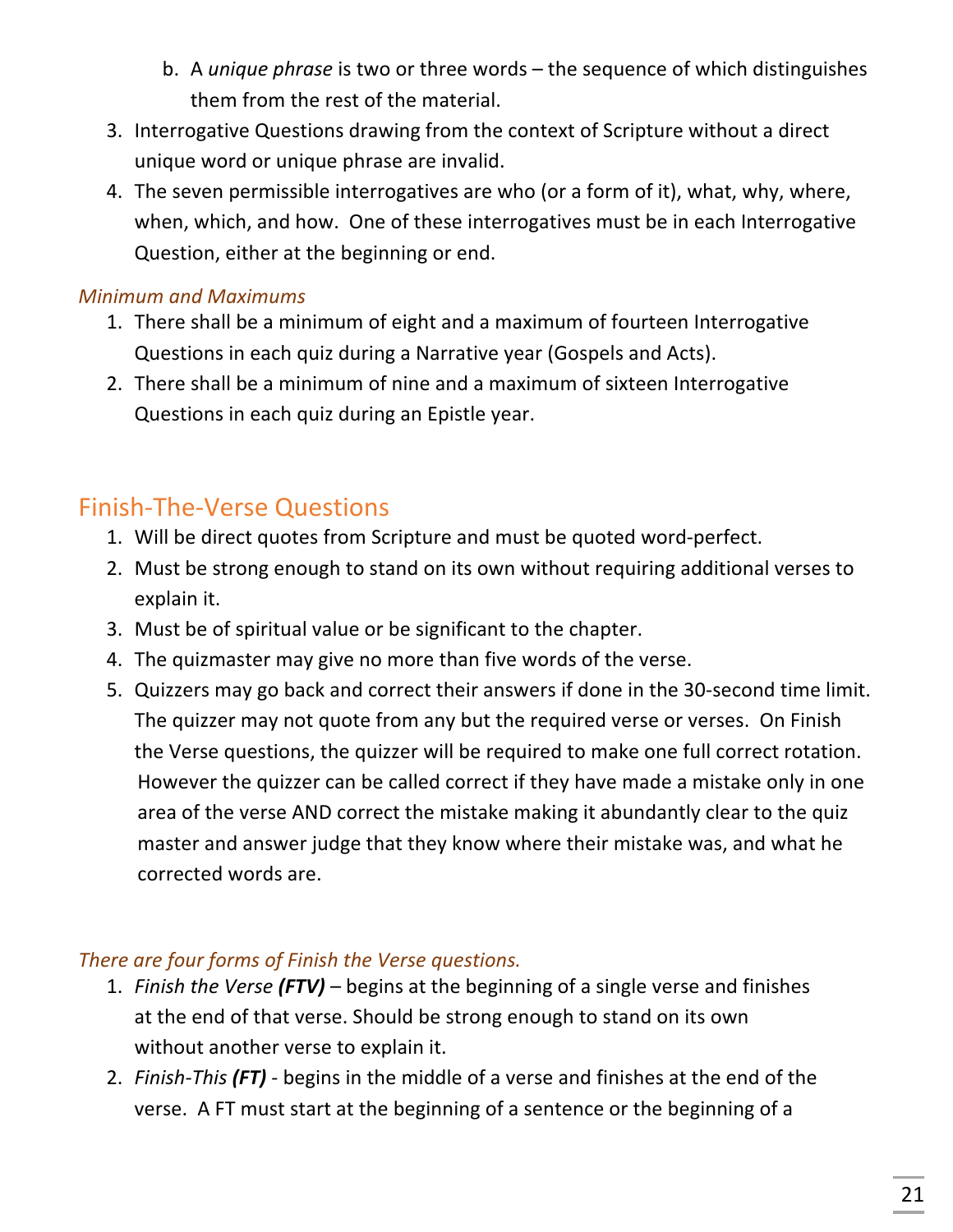quotation. Should be strong enough on its own without another verse to explain it.

- 3. *Finish these two verses (F2V)* begins at the beginning of a verse and continues to the end of the next verse. Used when a verse is not strong enough on its own and needs another verse to explain it, or can be used when two verses combined form an even stronger thought.
- 4. *Finish-This and the next (FTN)* begins in the middle of a verse and finishes at the end of the next verse. A FTN must start at the beginning of a sentence or the beginning of a quotation. Used when part of a verse is not strong enough on its own and needs another verse (or part of a verse) to explain it, or can be used when two verses combined form an even stronger thought.
- 5. A pair of verses being used as a F2V (or FTN) does not preclude them from being used as a FTV (or FT) if they meet the remaining criteria.
- 6. FTV questions should not start out with an insignificant introduction such as "He replied" or "He said to them". These verses, if spiritually significant, should be used as FT or FTN type questions. For example, Luke 11:28 says, He replied, "Blessed rather are those who hear the word of God and obey **it.**" This verse could be used as an excellent FT question starting with "Blessed rather are those who ...".

#### *Minimum and Maximums*

- 1. There shall be no less than three and no more than four Finish-the-Verse Type Questions in each quiz during a Narrative year (Gospels and Acts).
- 2. There shall be no less than three and no more than four Finish-the-Verse Type Questions in an Epistle year.

# **Quote Questions**

- 1. Quote Questions are questions in which the quizmaster gives only the book, chapter, and verse reference for the verse. It must be word-for-word directly from Scripture. The quizzers will answer this question as they would answer a Finish-The-Verse Question.
- 2. Will be direct quotes from Scripture and must be quoted word-perfect.
- 3. Must be strong enough to stand on its own without requiring additional verses to explain it.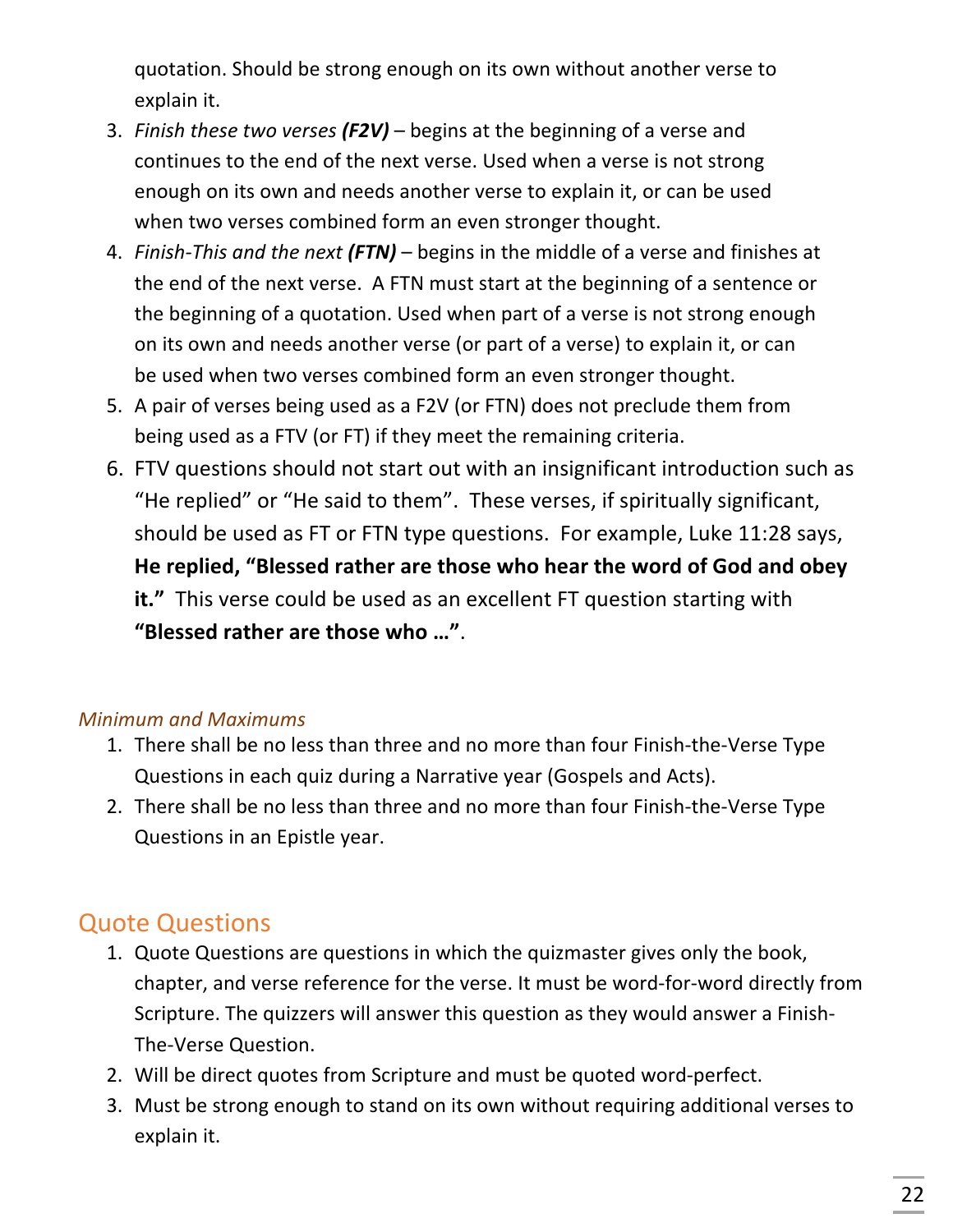- 4. Must be spiritually significant.
- 5. Quote Questions should be read: "Quote (book name), chapter (number), verse (number)", *i.e.,* "Quote John chapter 1 verse 12."
- 6. A second form of Quote Questions is "Quote these two verses (Q2V). The reference will be given for two consecutive verses. The quizzer will have to give the reference to both verses and quote from the beginning of the first verse to the end of the second verse.
	- a. 'Quote these two verses' should be verses that make more sense when quoted together. Example: Gal 5:22-23
	- 7. On Quote Questions, the quizzers will be required to make one full correct rotation. However the quizzer can be called correct if they have made a mistake only in one area of the verse AND correct the mistake making it abundantly clear to the quizmaster and answer judge(s) that they know where their mistake was, and what the corrected words are.

#### *Minimum and Maximums*

- 1. There shall be no less than two and no more than three Quote Questions in each quiz during a Narrative year (Gospels and Acts).
- 2. There shall be no less than three and no more than four Quote Questions in an Epistle year.

# **Reference Questions**

 $-$  used to distinguish the exact same word or phrase from different passages.

- 1. All Reference Questions should be read: "According to (book name), chapter (number), verse (number)" i.e., "According to John chapter 12 verse 6."
- 2. Reference Questions may refer to chapter and verse or chapter only.
- 3. The quizmaster shall specify whether *chapter and verse (CVR)* or *chapter only (CR)* are required.
- 4. Chapter-Only and Chapter-Verse Reference Questions: A question is required if a jump is made prior to the complete reading of the question. To be counted correct, the quizzer must:
	- a. Stay in context (5 verses up or down on a CR, within the same verse on a CVR).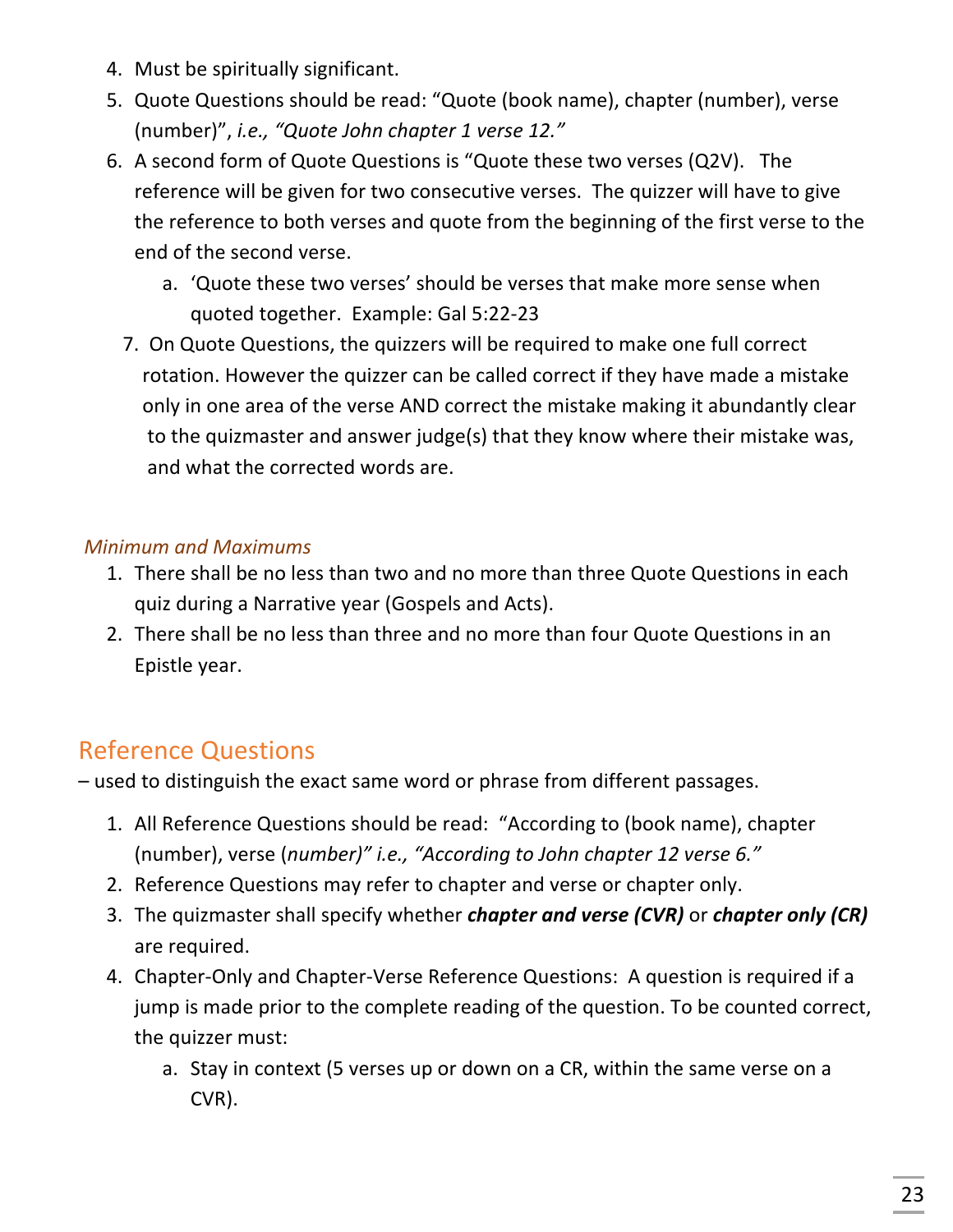b. Provide a question of the exact same type as the one on the card (CR, CVR, CRMA, CVRMA). The quizmaster and/or answer judge must check to confirm this.

c. Provide a question whose content AND wording is similar to the content and wording of the question on the card.

For greater clarity, we have provided the following example:

- CVR According to Luke chapter 23: 37 King of what? A. The Jews The quizzer can give the question "King of what?" or "King of whom?", as Jews could be referring to either nation (what) or people (whom). In this case the quizzer could also give "King of the what?"
	- d. In the question they give, the quizzer needs to have the determining word or phrase from the quizmaster's card. In the 50/50 example, "What men?", and "Lawless what?, the questions are not similar.
- 5. They may be selected from any of these types:
	- a. *Chapter Reference:* the exact word or phrase appearing only once in a chapter.
	- b. **Chapter and Verse Reference:** the exact word or phrase appearing more than once in a chapter.
	- c. **Multiple-Answer Reference:** same as "a" and "b" above except the answer is a multiple answer. The exact word or phrase appearing elsewhere does not necessarily have to be a multiple answer to write this question type.

#### *Minimum and Maximums*

- 1. There shall be no less than three and no more than six Reference Questions per quiz in a Narrative year (Gospels and Acts).
- 2. There shall be no less than three and no more than seven Reference Questions per quiz in an Epistle year.
- 3. CVR/MA and CR/MA questions count as Reference Questions and do not count as MA questions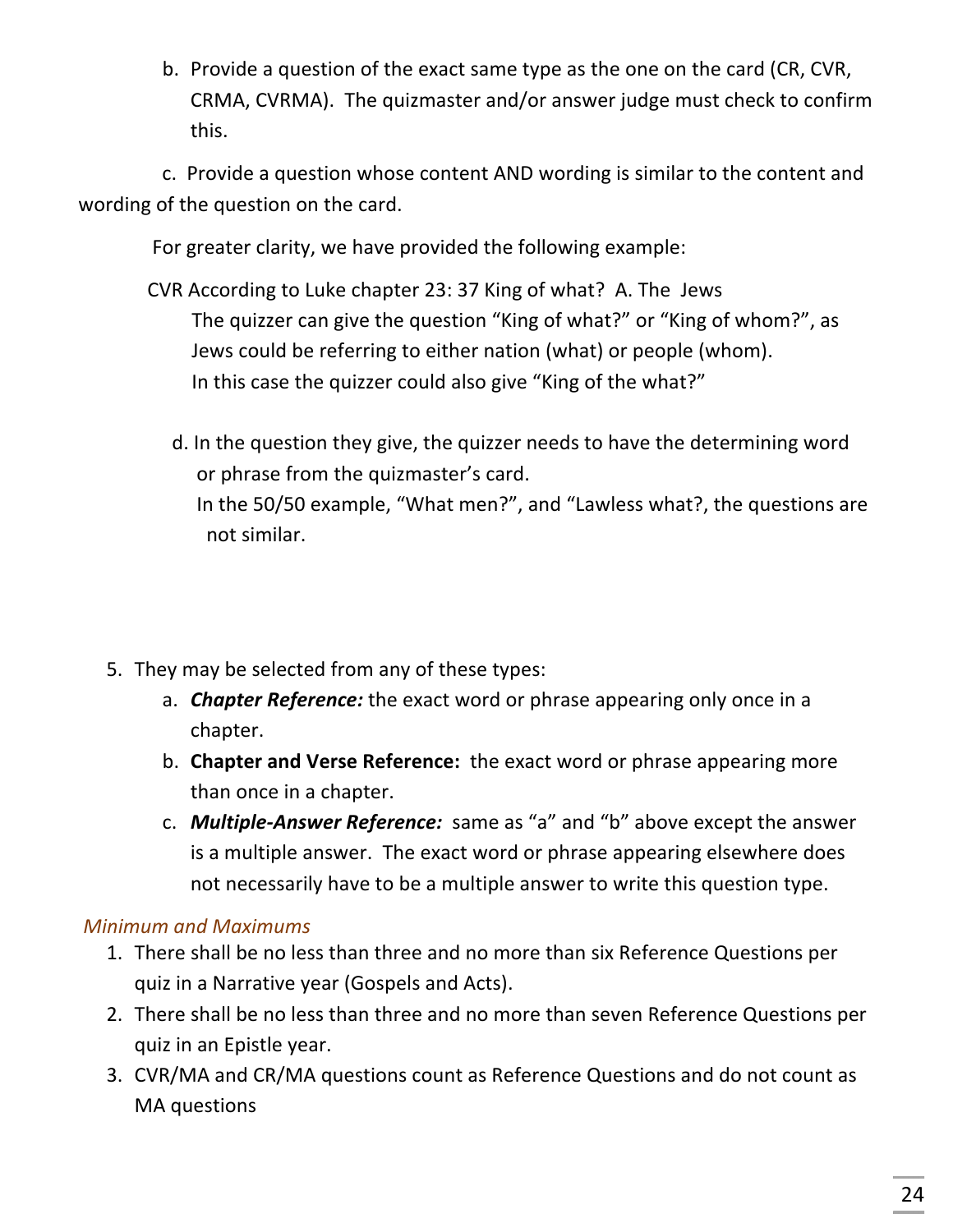## **Multiple-Answer Questions**

- 1. Must have more than one answer to the interrogative.
- 2. The clarification of a single answer or identification of a singular pronoun is not a multiple answer.
- 3. Multiple-Answer Questions must be worded exactly as they appear in the text and must contain a completed unique word phrase, or unique word in the first five words.
- 4. A negative and positive answer to a question is not a valid MA.

#### *Minimum and Maximums*

1. There shall be no less than one and no more than two Multiple Answer Questions in a quiz. CVR/MA and CR/MA questions do NOT count as MA questions.

# **Situation Questions**

- 1. Used only when narrative material is available (Four Gospels and Acts).
- 2. Must be a direct quotation from Scripture by a person or an entity.
- 3. The quotation required by the question writer must be reasonable in length, not exceeding two consecutive verses. The quizzer is not required to repeat the quotation word-perfect but must be substantially close without leaving out key components of the quotation.
- 4. Ask for who said it, to whom, how, why, when, where, or about whom. No other interrogatives are permissible. A maximum of three situation questions may be *asked about the quote.*
- 5. Must start at the beginning of a quotation or the beginning of a sentence within the quotation. When a Situation question comes from a quotation that runs for more than 2 verses, the beginning of the Situation question must start within the first 2 verses of the quotation.
- 6. The answer to the Situation Question must be in context.
- 7. A situation question can combine two separate quotations as long as no words are added and the two quotes flow easily from one to another. For example, Matthew 4:19 says, "Come, follow me", Jesus said, "and I will send **you out to fish for people."** This example could be written, Who said it?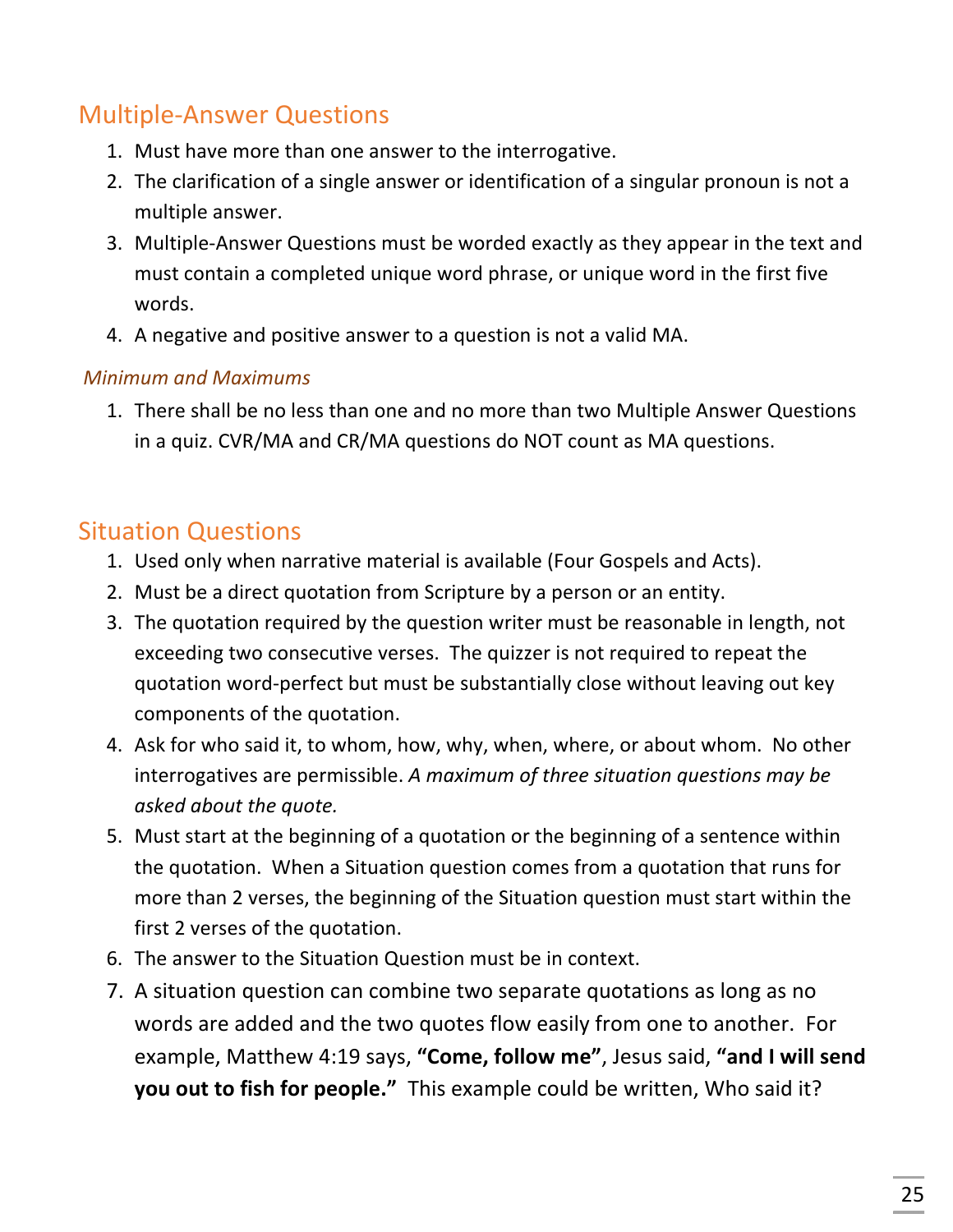#### "Come, follow me, and I will send you out to fish for people" Answer: Jesus.

#### *Minimum and Maximums*

1. There shall be no less than two and no more than four Situation Questions in a quiz in a Narrative year (Gospels and Acts).

#### During overtime, all of the numbered questions will be of a different question type.

## Invalid Questions

Invalid Questions  $-$  Questions should be declared invalid by the quizmaster or answer judge(s) if:

- 1. The answer requires interpretation by the quizzer.
- 2. A Multiple-Answer, Reference, Finish-The-Verse, Situation, or Quote Question is not preceded by a statement to that effect.
- 3. The question is ambiguous, tricky, or misleading.
- 4. The question might have two different or conflicting answers.
- 5. The question is multiple-choice.
- 6. The written question is not word-for-word as taken from the 2011 NIV.
- 7. The question is not preceded by the quizmaster calling, "Question."
- 8. The question is a Cross-Reference Question (meaning the question and answer or, in the case of a Multiple-Answer Question, both answers must come from the same verse or consecutive verses).
- 9. An Interrogative or Multiple-Answer Question does not contain a unique word or complete 2 or 3 word unique phrase within the first five words of the question.
- 10. A Finish-The-Verse Question begins with the same first five words as another Finish-The-Verse Question, or a Finish-This Question that begins with the same 5 words as another Finish-this, or if a Situation Question begins with the same first five words as another Situation Question.
- 11. When a question is deemed invalid and thrown out, it must be replaced with the exact same type of question. *(i.e. Interrogative replaced with Interrogative, CVRMA replaced with CVRMA, etc.)*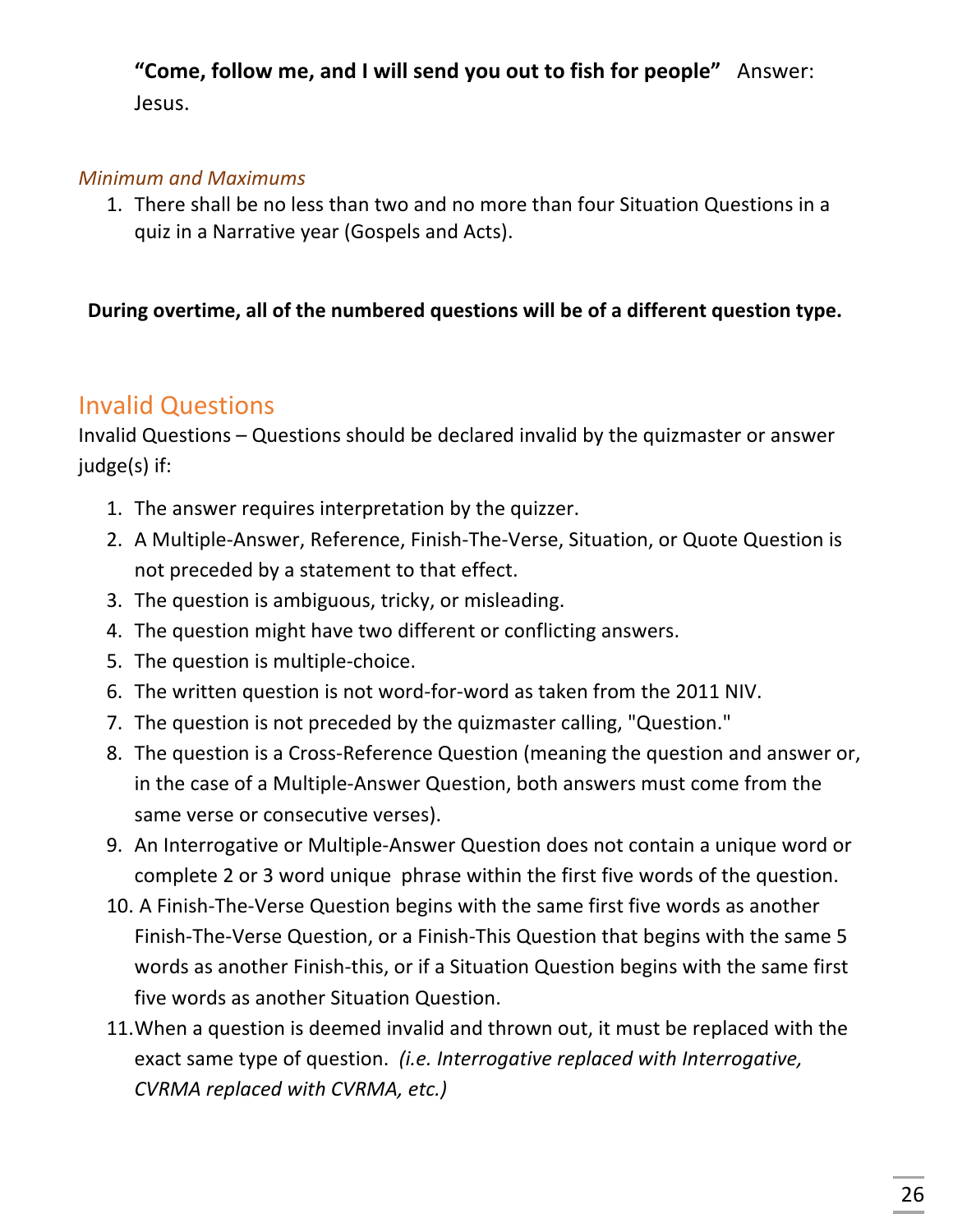12. If the question is not answered. Example: If the question asks "What is good" and the answer states what is not good, the question is not answered and is tricky or misleading.

# Challenges and Protests

# **Challenging**

If there is reason to believe the quizmaster or judges have applied the rule book incorrectly, there has been mispronunciation by the quizmaster, or if there has been an invalid question, the team captain or co-captain may challenge the judgment call subject to the following rules:

- 1. A challenge must be made at the time of the quizmaster's decision and before the next question is called. If a time-out is called immediately after a ruling, and a quizzer stands to challenge, the challenge may be done prior to the time-out.
- 2. Only the team captain or co-captain may challenge.
- 3. The captain or co-captain may not confer in any way with his/her coach or teammates before challenging. Such a conference will constitute a foul and the loss of the right to challenge.
- 4. Once a team has requested an explanation of a ruling, and that explanation has been given, all teams lose the right to challenge.
- 5. The judges' ruling on a challenge may not be challenged.
- 6. If the challenge is accepted, points or error points that were awarded for the initial ruling of the judge will be deducted. Points or error points which reflect the new ruling of the judge will be recorded. A new question of the same number will be given if the question is ruled illegal.
- 7. Any question, including toss-up and bonus, is open to challenge.
- 8. Ten points will be deducted from the challenging team's score on the second and each subsequent overruled challenge.
- 9. When a challenge is made, the quizmaster must give each team's captain or cocaptain an opportunity to speak to the challenge before making a ruling on the challenge. Whichever team is being challenged against will have the right to speak last.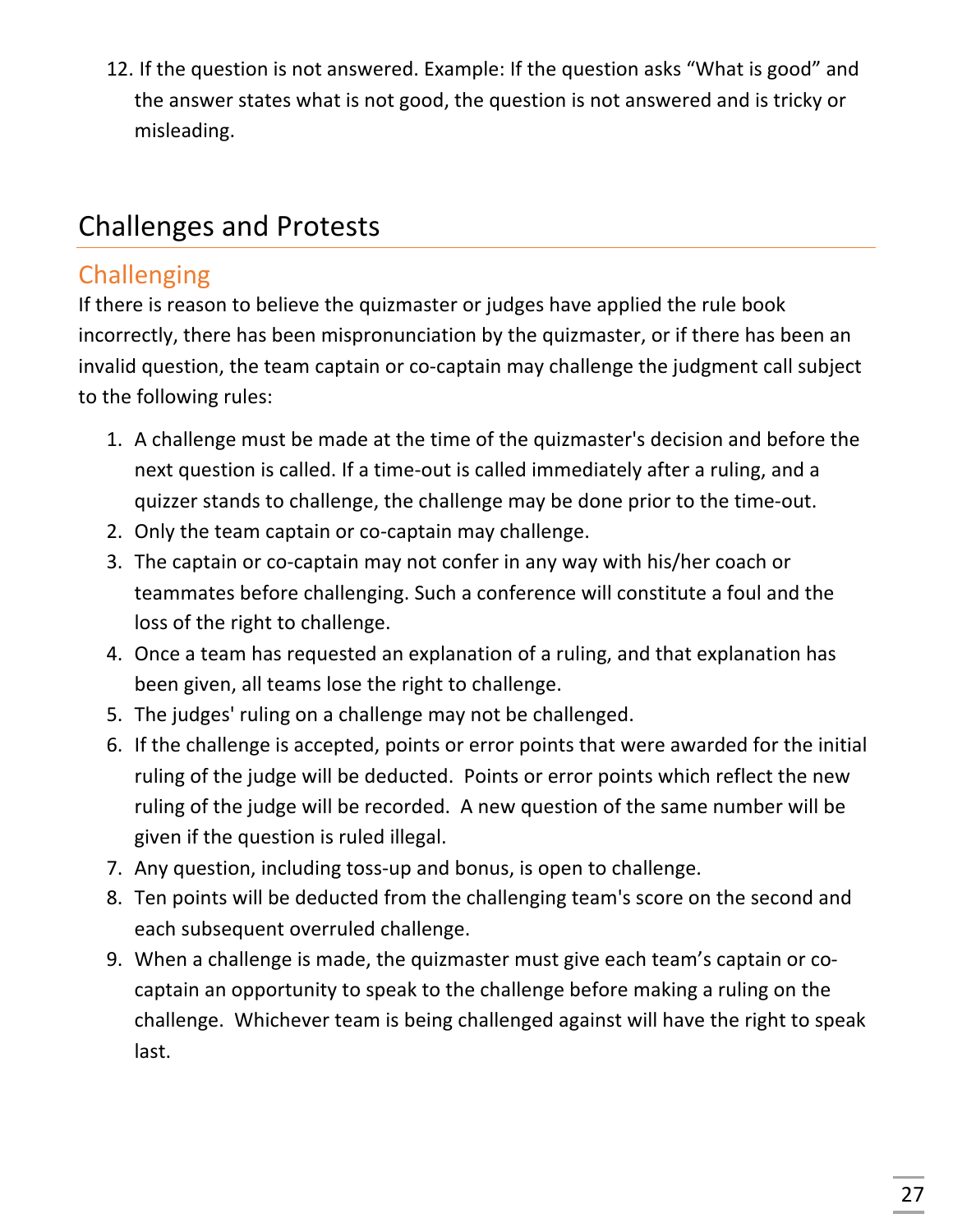# Protesting

Any coach (none other) may place a quiz under protest under the following conditions:

- 1. When the coach feels a logistical rule has been broken by the officials. Any rules regarding judgment calls on questions must be challenged by a captain/co- captain before they may be protested. An example of a logistical rule being broken is when the quizmaster did not allow the full 30 seconds for the quizzer to answer when the quizzer was in context and had not given any wrong information.
- 2. It must be made before the next question is called.
- 3. The coach may not confer with anyone except his or her assistant coach, or the sub.
- 4. The quizmaster, officials, and coaches will leave the room and attempt to come to an agreement. If no agreement is reached within 10 minutes, the meet director will arbitrate and determine the just solution.
- 5. If a protest is launched after question number 20 is completed it must be done immediately after the ruling is announced and before the quizzers leave the platform.
- 6. If an accepted protest leads to a reversal of a challenge, the change in status of that challenge will be noted by the scorekeeper.

# Scoring

# Team Points

#### **Twenty Points Earned**

- 1. A team with all of its registered members present at the scheduled time for quizzing will receive 20 bonus points.
- 2. Each correct answer is worth 20 points.
- 3. All toss-up questions are worth 20 points.
- 4. If, in the first 15 questions, two teams error on consecutive questions, a 20- point bonus question will be awarded to the third team on the next numbered question.
- 5. If question 15 is erred, question 16 becomes a toss-up for the other two teams. a. If both questions 15 and 16 are erred, 16A becomes a 20-point bonus.
- 6. If question 15 is answered correctly and 16 is erred, 16A becomes a toss-up and 16B will be a 20-point bonus.
- 7. When a quizzer errs on the tie-breaker question, it will be treated as a regular question and the quiz will continue as normal.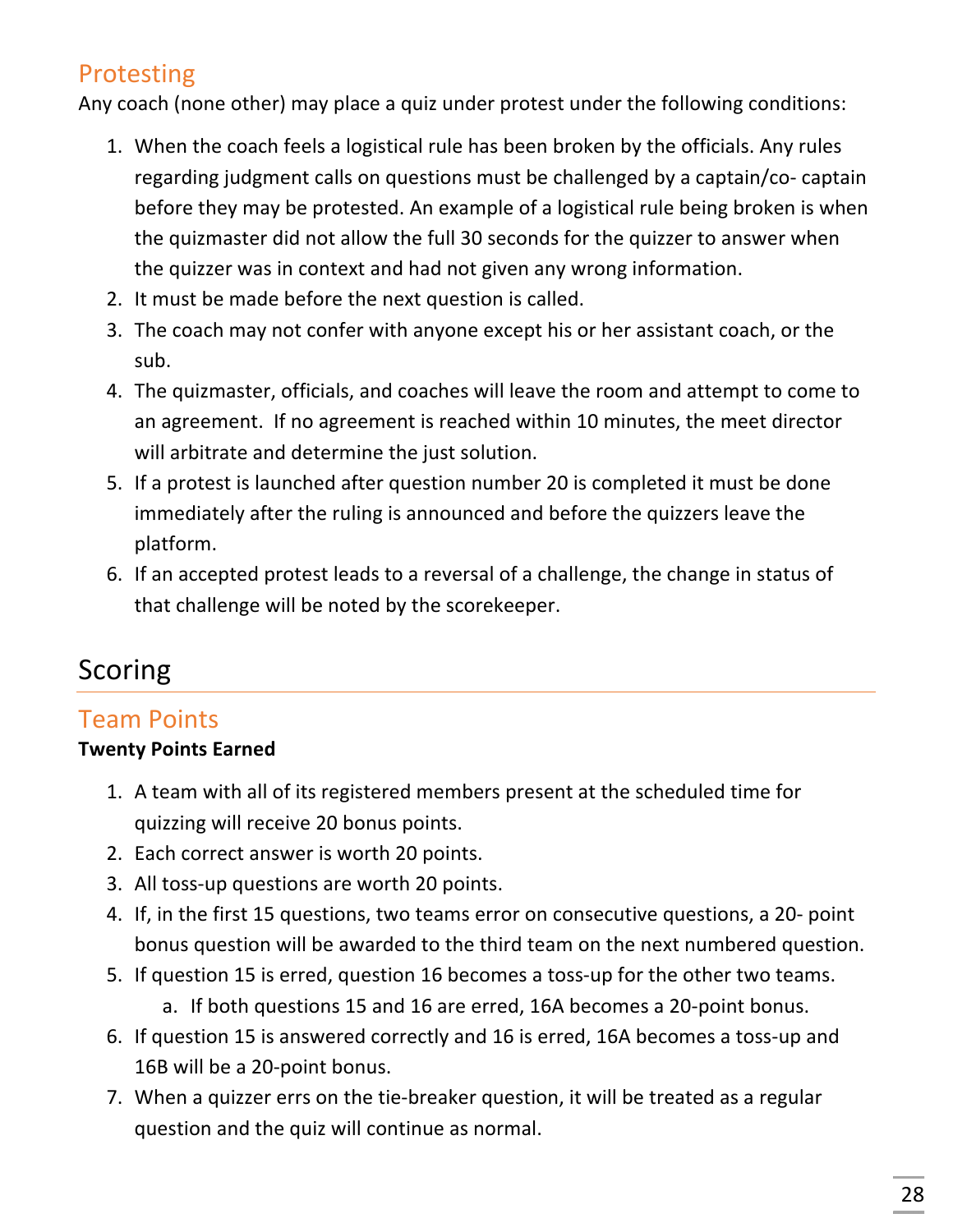#### **Ten Points Earned**

- 1. When the third, fourth, or fifth quizzer on the same team jumps and correctly answers a question in the same quiz, a 10-point team bonus is awarded.
- 2. When three teams are competing, all bonus questions numbered 17 through the end of the quiz are worth 10 points. These will always be on the "B" questions.
- 3. When two teams are competing, the bonus is worth 10 points but is the next numbered question on questions 1 to 15. On questions 17 to 20 both teams must be jumping.

#### **Ten Point Deductions**

- 1. Beginning on question 17, 10 points will be deducted for each team error.
- 2. Two errors made by the same quizzer will be a 10-point team and individual deduction.
- 3. The third team error and each subsequent error will constitute a deduction of 10 points from the team score.
- 4. Three fouls made by the same quizzer will be a 10-point team and individual deduction.

5. The fourth team foul and each subsequent foul will constitute a deduction of 10 points from the team score.

6. Ten points are deducted for a team's second overruled challenge and/or protest and each subsequent overruled challenge and/or protest. When an overruled challenge is protested and the protest is accepted, that challenge is considered an accepted challenge.

7. Never will more than 10 points be deducted from the team score for a single infraction (error, foul, or overruled challenge).

8. If, in the judgment of the officials, a deliberate attempt is made to forfeit a question, an error will be charged and 10 points deducted from the team score. The next question will be numbered the same.

#### **Tie Score**

In the case of a tie score, (when ties are being broken) quizzing will continue with sets of three additional questions until the tie is broken. Scoring will continue as above.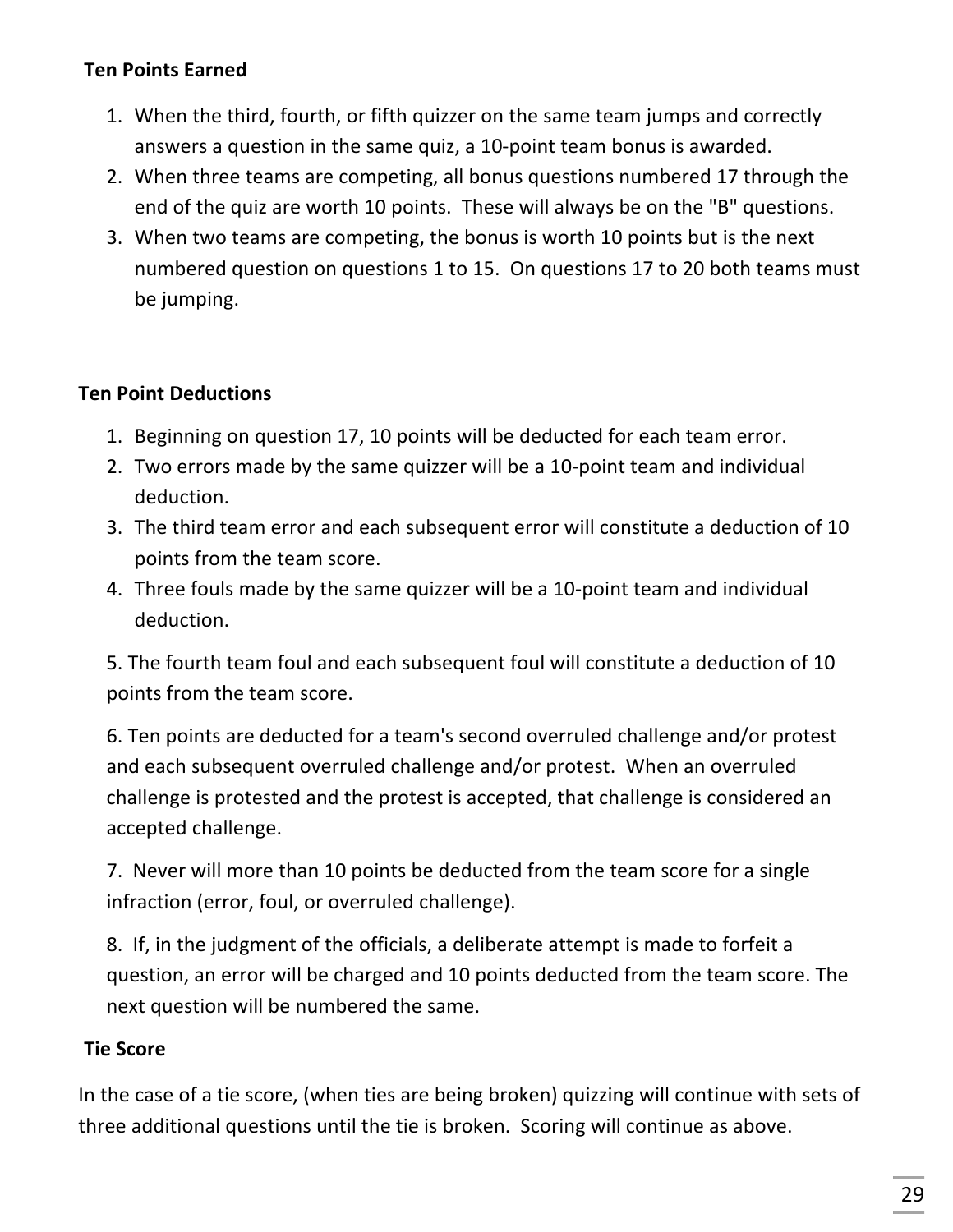#### **Team Placement Points**

Team placement points for determining positions shall be awarded as follows:

- 1. First Place: 10 points, plus 1 point for each 10 points over 100.
- 2. Second Place: 5 points, plus 1 point for each 10 points over 60.
- 3. Third Place: 1 point, plus 1 point for each 10 points over 30.

In case of a tie, points are awarded according to the team score at the end of question 20.

#### Individual Points

#### **Points Earned**

- 1. Each correct answer is worth 20 points.
- 2. All toss-up questions are worth 20 points.
- 3. Four correct answers by a quizzer, without error, earns a 10-point individual bonus.
- 4. No individual points are added for bonus questions answered.
- 5. No individual points are added for questions answered during overtime

#### **Points Deducted**

- 1. When a quizzer makes a second error within a quiz, 10 points are deducted from their individual score. An additional 10 points are deducted for their third error.
- 2. Three individual fouls will result in a 10 point individual deduction.
- 3. Individual points are not deducted when a quizzer makes an error during error point deductions (questions 17-20) unless it is their second or third individual error.
- 4. No individual points are deducted for errors on bonus questions.
- 5. No individual points are deducted for questions erred on during overtime.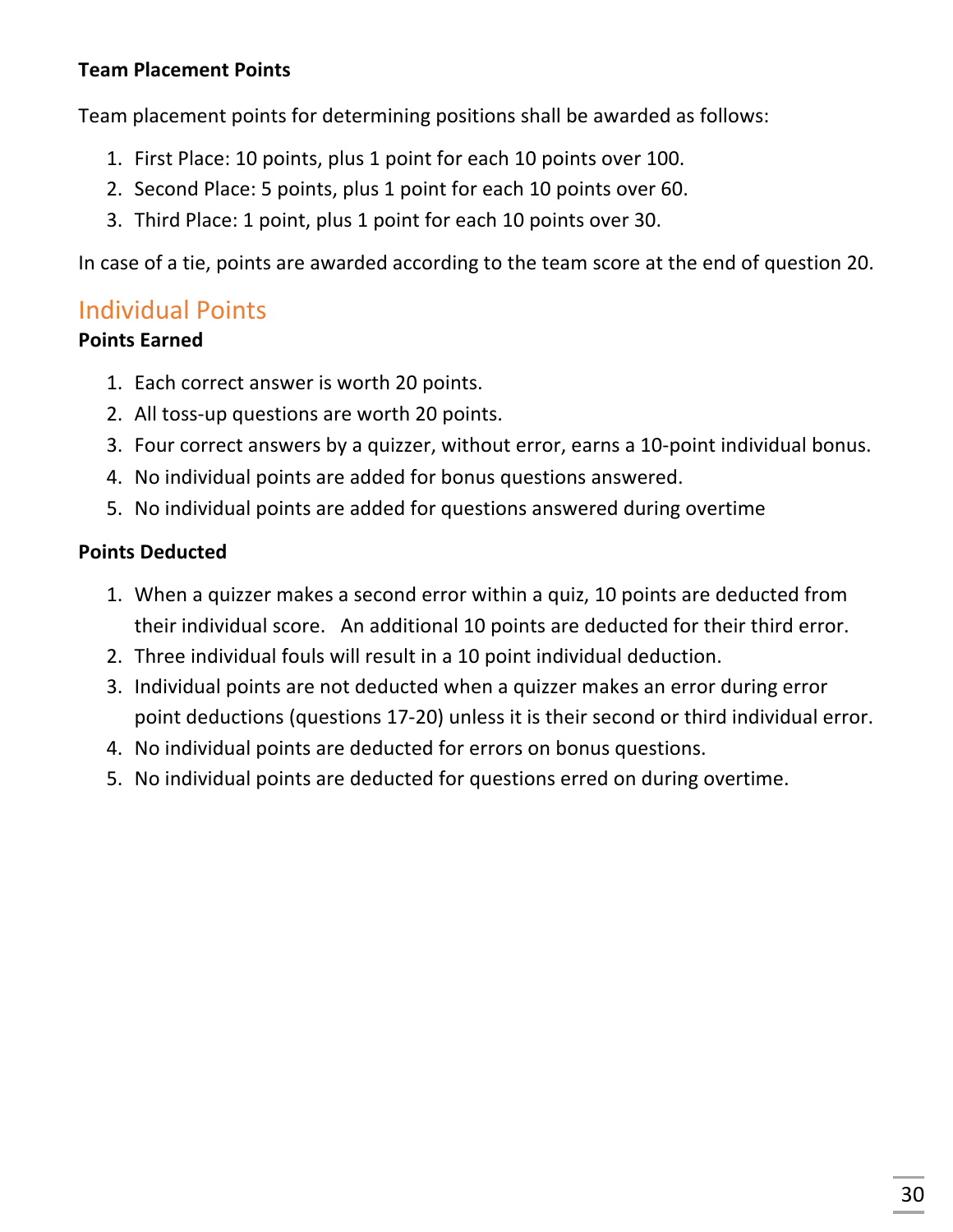# Scholarships

#### **Awards**

- 1. Members of the championship team at the International Finals will receive a \$200 scholarship from the Life Impact Office to the Alliance College of their choice. Alliance colleges will add an additional \$650 to the scholarship upon enrollment.
- 2. Members of the second-place team will receive a \$500 scholarship from the Alliance College of their choice upon enrollment.
- 3. Members of the third-place team will receive a \$200 scholarship from the Alliance College of their choice upon enrollment.
- 4. The top 15 quizzers at the International Bible Quiz Finals will receive a \$500 scholarship from the Alliance College of their choice upon enrollment.

#### **Guidelines**

- 1. A quizzer may accept only one scholarship award each year if he/she is a winner in more than one category. The scholarship of highest value will be awarded. This restriction does not apply to the Floyd Meier Scholarship.
- 2. A quizzer may earn a new scholarship at each year's finals, thereby accumulating scholarships.
- 3. All college-financed scholarships will be equally divided between fall and spring semesters.
- 4. All quizzers who have received scholarships must begin using their scholarships within 2 years of graduating from high school.

Awards and scholarship amounts will be announced annually. In addition to these scholarships, Alliance colleges may also offer additional scholarships to international, district, and local participants. Please contact the individual colleges for details.

#### **Floyd E. Meier Bible Quiz Scholarship – approximately \$1000**

This is an annual scholarship awarded to a high school junior or senior. It is for Bible quizzers who have exhibited excellence in quizzing, have financial need, and are planning on full-time Christian service. Applications should be submitted by May 1 and will be processed in May. The Meier scholarship is open to quizzers from any district. A quizzer does not have to attend Internationals to be eligible. Any quizzer may apply for the Meyer scholarship by applying online www.cmabiblequizzing.org.

If you would like to contribute to this scholarship, please contact the Life Impact Office  $$ wakeleys@cmalliance.org.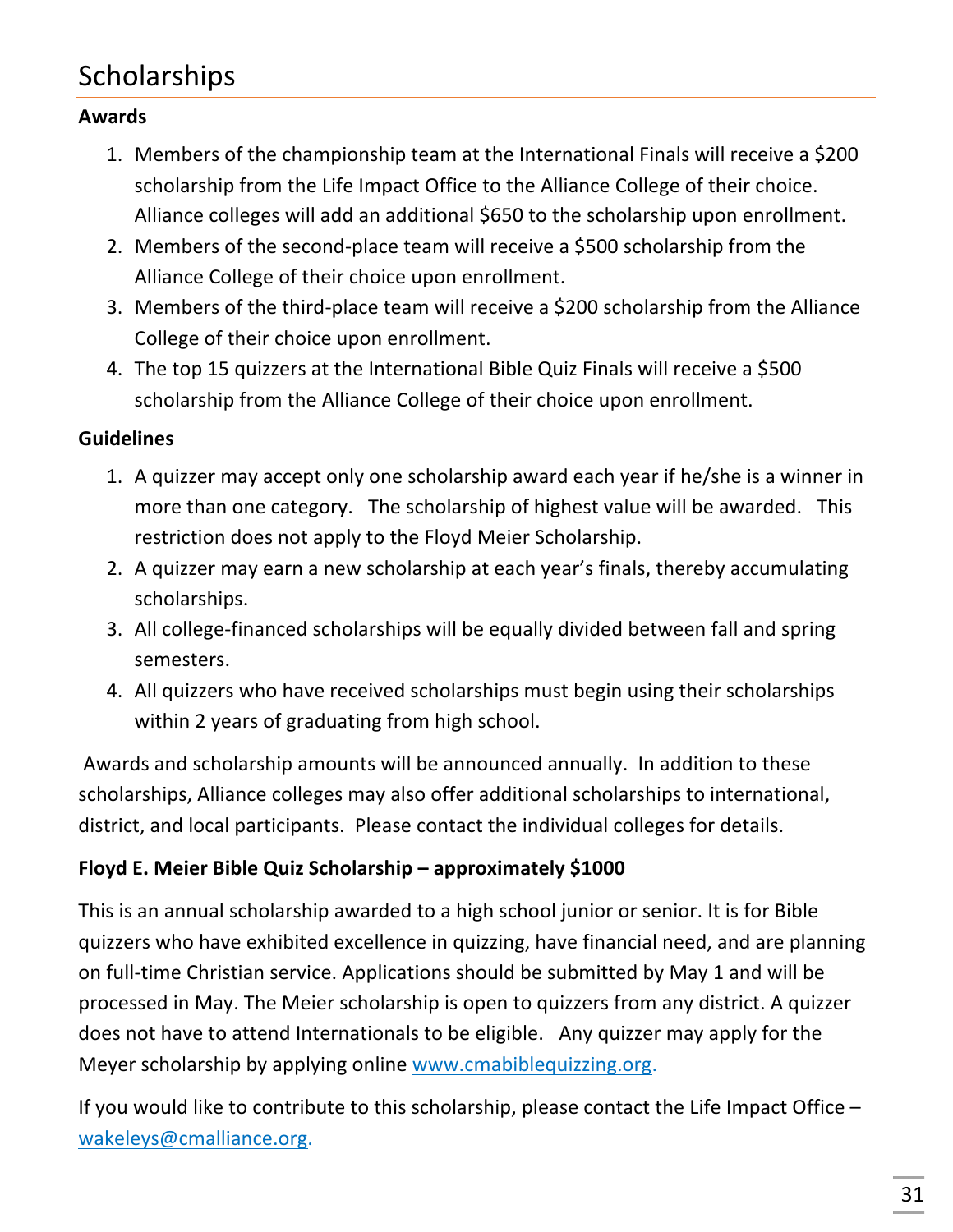# Rules for Tournaments

The tournament brackets are based on three things: A preliminary round, an elimination round (at the discretion of the meet director), and championship quizzes.

## Preliminary Round

The teams will all receive team points as follows:

- 1. First place in a quiz: 10 points, plus 1 point for every 10 points over 100
- 2. Second place in a quiz: 5 points, plus 1 point for every 10 points over 60
- 3. Third place in a quiz: 1 point, plus 1 point for every 10 points over 30
- 4. In case of a tie, points are awarded according to the team score at the end of question 20.
- B. Preliminary Round Brackets follow.

# Elimination Round

When more than nine teams are involved, at the determination of the meet director and announced before the meet begins, there may be XYZ quizzes, following these guidelines:

- 1. If there are 10 to 14 teams, the top 9 should be placed into a final nine championship bracket after the opening round, for the elimination round, and the remaining teams dropped.
- 2. If there are 15 to 20 teams, the top 6 teams should be placed in the championship bracket, the next 9 places (7 through 15) should quiz in the intermediate quizzes given below (XYZ) and the remaining teams should be dropped.
- 3. If there are more than 24 teams, the top 6 should be placed in the championship bracket, teams 7-15 should quiz in the XYZ quizzes to determine places 7-15. Teams 16-24 will quiz in XXYYZZ intermediate quizzes given below to determine their placement.

A Consolation final 9 bracket will be used for positions 10-15 (determined by XYZ quizzes) and places 16-18 determined by XXYYZZ quizzes. The teams in the XYZ quizzes cannot move below position 15, regardless of how low their XYZ quiz score was. Likewise, the teams in the XXYYZZ quizzes cannot move above position 16, regardless of how high their intermediate quiz scores were.

#### **XYZ Quizzes**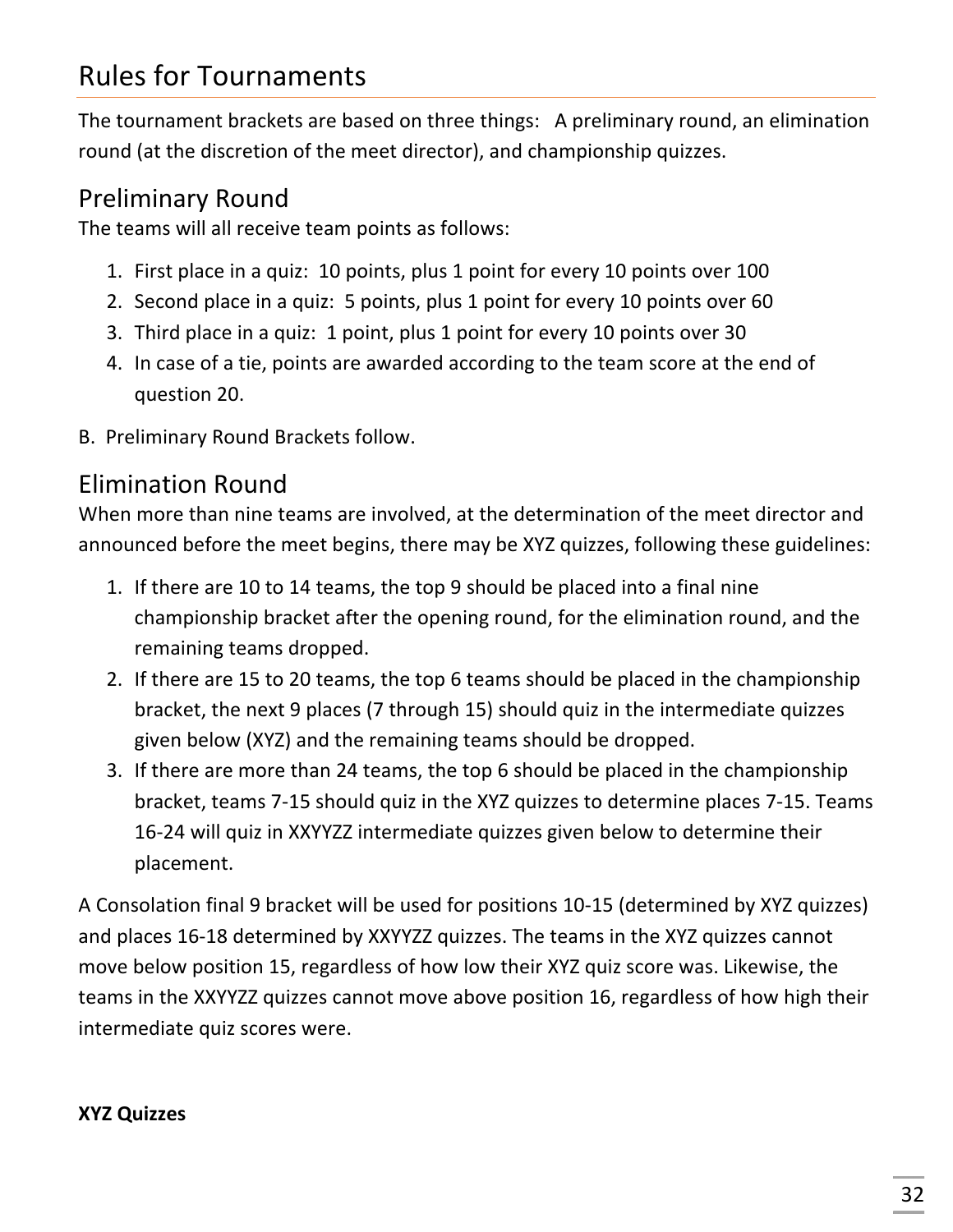| Quiz X: | Teams 7, 12, 15 |  |
|---------|-----------------|--|
|         |                 |  |

Quiz Y: Teams 8, 11, 14

Quiz Z: Teams 9, 10, 13

#### **XXYYZZ Quizzes**

Quiz XX: Teams 16, 21, 24

Quiz YY: Teams 17, 20, 23

Quiz ZZ: Teams 18, 19, 22

There will be a tie-breaker quiz for positions 6, 15, and 24. Ties for positions 7 through 14 will be broken in accordance with the following priorities:

- 1. Head-to-head competition in previous quizzes.
- 2. Total points scored in preliminaries.
- 3. Least number of errors.

Points earned in these quizzes should be added to the points earned in the opening round by each team. The highest three teams, based on the point system above, are then placed in the above bracket. The next six teams are placed in the lower bracket.

#### **Elimination Round Brackets:**

Teams will be placed in the elimination round brackets according to their placement after the preliminary round. Several options for elimination round brackets follow.

## Championship Quizzes

A team must win twice to become the champion team. All three teams will continue to quiz until one team wins twice.

- 1. If the same team wins the first two championship quizzes,
	- a. And each of the other teams takes a second and a third, the final placement for second and third place will be determined by #5 *Clarification* (below).
	- b. And another team takes two thirds, then the team with the two firsts takes first place, the team with the two seconds takes second place, and the team with the two thirds takes third place.
- 2. If no team takes two firsts in the first two championship quizzes, then all three teams advance to the third championship quiz.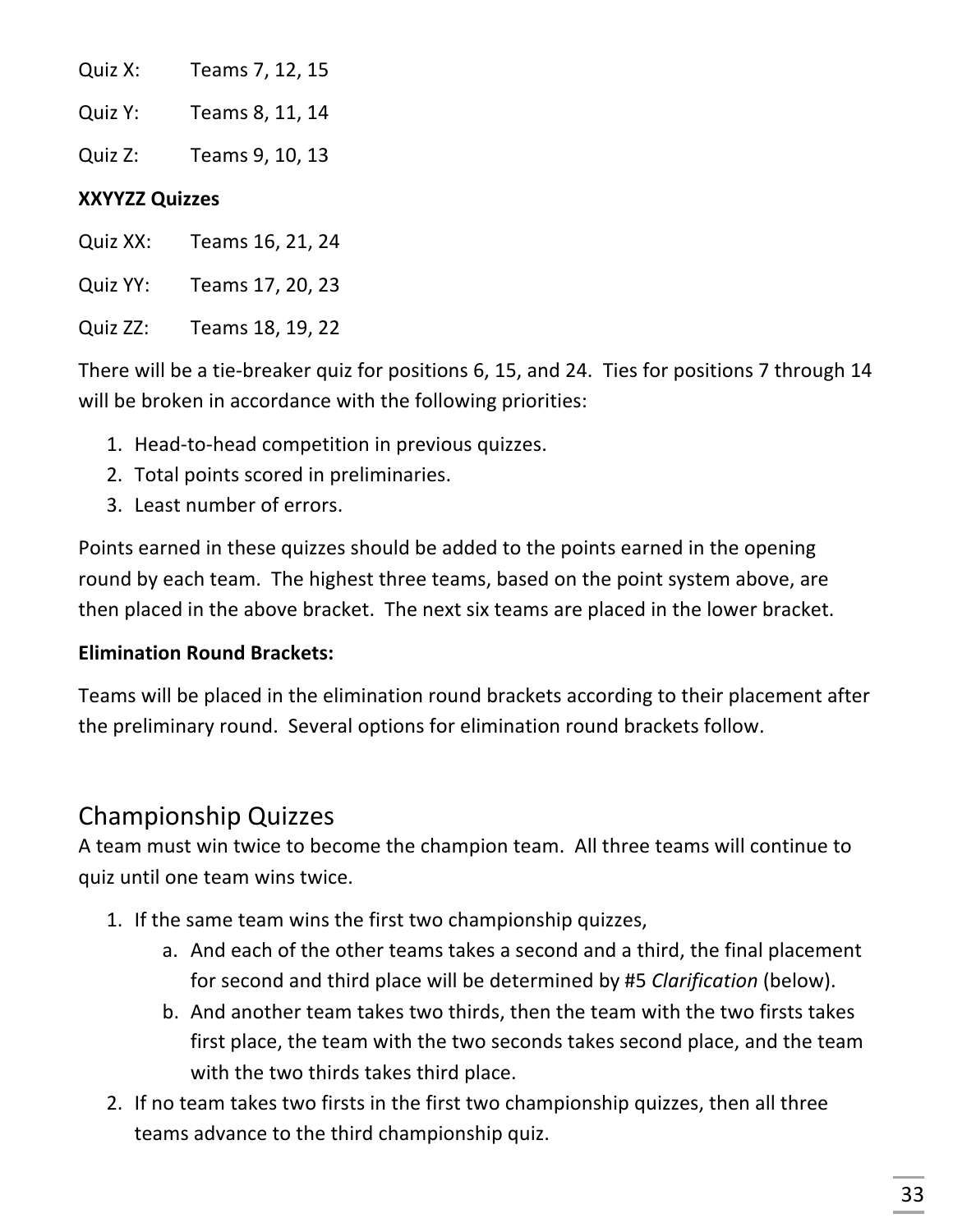- a. If the winner of either the first or second quiz wins the third quiz, that team is the champion team. Second and third places will be determined by #5 *Clarification* (below).
- 3. If the winner of either of the first two quizzes does not win the third quiz, then all three teams advance to a fourth quiz.
- 4. If a fourth quiz is necessary, the winner of that quiz is the champion team. Second place will be given to the remaining team that has the most seconds in the four Championship Quizzes. If this is a tie, then #5 *Clarification* (below) will be applied.
- 5. Clarification for second and third place:
	- a. Second place will be determined as follows:
		- i. The team that scored the most points in the Championship Quizzes; or if there is a tie,
		- ii. The winner if the two teams quizzed earlier; or
		- iii. The team with the highest average points in the final nine; or if there is a tie,
		- iv. The highest standing in the preliminary round.

# Further Rules Pertaining to Internationals

#### **Questions:**

- 1. A question can be used multiple times in any part of the International Finals.
- 2. Preliminary rounds will come from full International question file.
- 3. Elimination round will come from full International question file.
- 4. Finals will come from full International question file.

#### **Brackets:**

- 1. The preliminary round will consist of a minimum of 9 preliminary quizzes.
- 2. Elimination round bracket C will be used.
	- a. A team must be beaten twice to be eliminated.
	- b. A team must win twice to become the champion team.

#### **Officials:**

- 1. A statistician will be responsible for keeping individual quizzers' scores. This individual shall not be a regular scorekeeper.
- 2. Team coaches whose teams are not involved in the quiz shall serve as answer judges and scorekeepers if needed.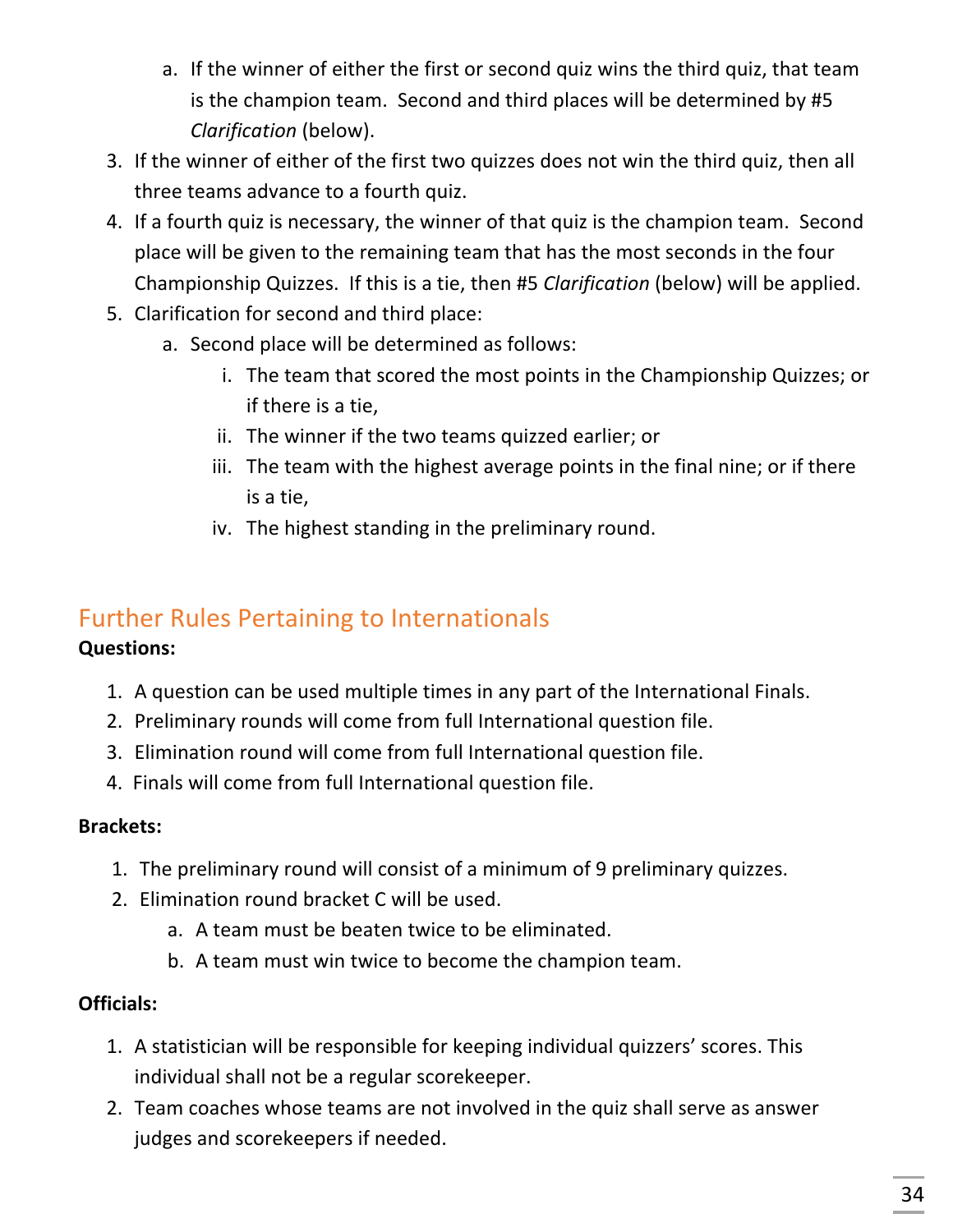#### **Equipment:**

- 1. Electronic jump-seat equipment must be used for all competitions. A back-up set must be on hand at all times.
- 2. An unofficial scoreboard must be maintained in full view of the audience at all times, or the score read at the beginning of each time out.
- 3. A tape recorder must be used in all rooms.

#### **Future Information:**

- 1. Material for the next quiz year will be announced.
- 2. Dates and location (if known) for the next Finals, will be announced at the International Finals.

# Tournament Brackets

#### **Preliminary Round Brackets**

The following are pairings for preliminary round quizzing with three quizzes per team. (In quizzes with four to six teams, some teams compete with each other twice.)

| <b>Four team</b>   |        |        |        |               |        |        |
|--------------------|--------|--------|--------|---------------|--------|--------|
| 1. ABC             | 2. DAB | 3. CDA | 4. BCD |               |        |        |
| <b>Five teams</b>  |        |        |        |               |        |        |
| 1. ABC             | 2. DEA | 3. BCD | 4. EAB | <b>5. CDE</b> |        |        |
| Six teams          |        |        |        |               |        |        |
| 1. ACF             | 2. BDA | 3. CEB | 4. DFC | 5. EAD        | 6. FBE |        |
| <b>Seven teams</b> |        |        |        |               |        |        |
| 1. ACG             | 2. BDA | 3. CEB | 4. DFC | 5. EGD        | 6. FAE | 7. GBF |
| <b>Eight teams</b> |        |        |        |               |        |        |
| 1.                 | 2.     | 3.     | 4.     | 5.            | 6.     |        |
| 7.                 | 8.     |        |        |               |        |        |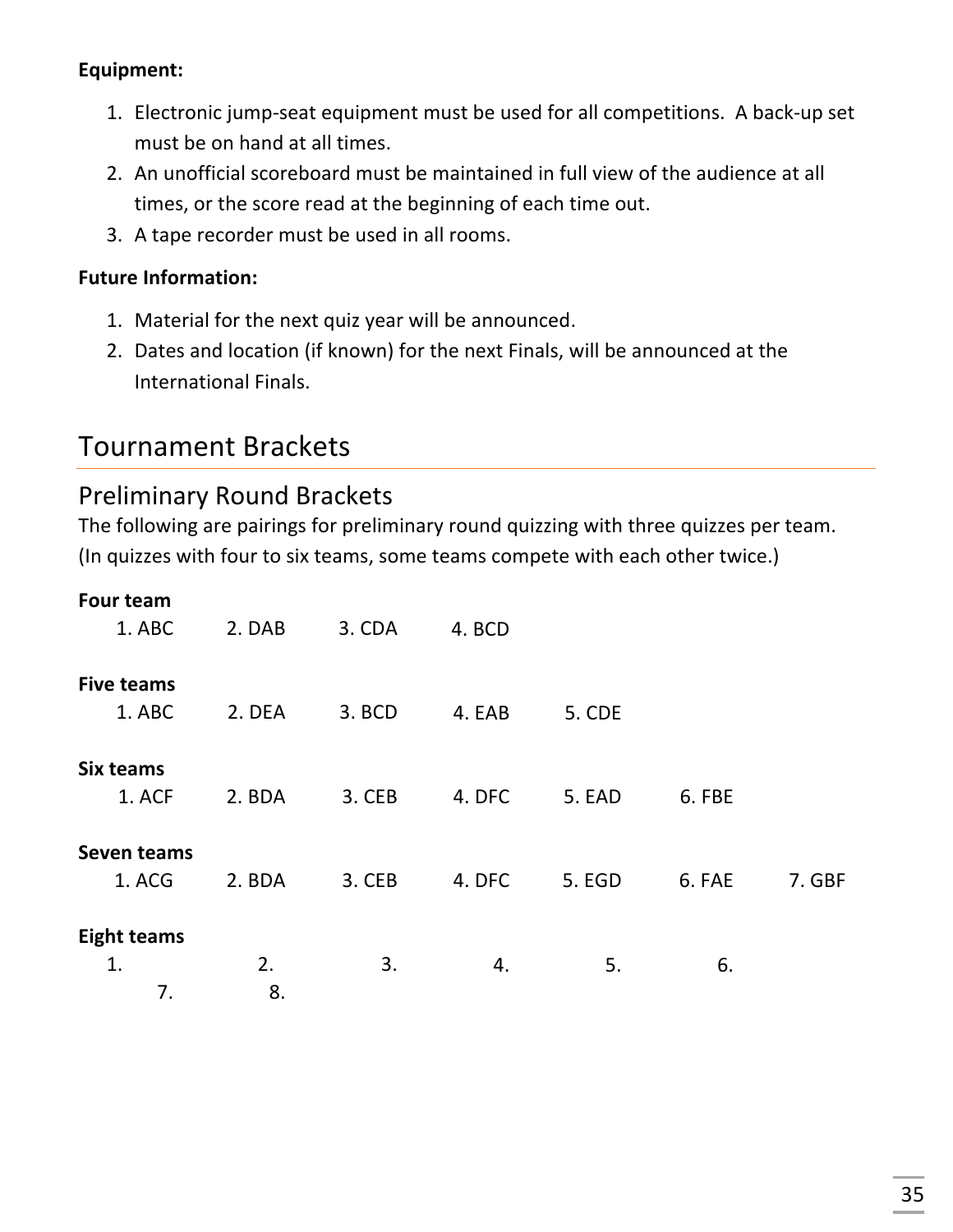| <b>Nine Teams</b>     |                |                |                |                |                |
|-----------------------|----------------|----------------|----------------|----------------|----------------|
| 1. ABC                | 2. DEF         | 3. GHI         | 4. ADG         | 5. BEH         | 6. CDH         |
| 7. AEI                | 8. BFG         | <b>9. CFI</b>  |                |                |                |
| <b>Ten Teams</b>      |                |                |                |                |                |
| 1. ABC                | 2. DEF         | 3. GHI         | 4. JBF         | 5. ADG         | 6. BEH         |
| 7. CFI                | 8. JEG         | 9. CDH         | 10. IJA        |                |                |
| <b>Eleven Teams</b>   |                |                |                |                |                |
| 1. ABJ                | 2. BCK         | 3. CDA         | 4. DEB         | <b>5. EFC</b>  | 6. FGD         |
| 7. GHE                | 8. HIF         | 9. IJG         | 10. JKH        | <b>11. KAI</b> |                |
| <b>Twelve Teams</b>   |                |                |                |                |                |
| 1. ABK                | 2. CFE         | $3. GIJ$       | 4. EDB         | <b>5. FHI</b>  | 6. AJL         |
| 7. EGH                | 8. ACD         | 9. KJH         | <b>10. LCB</b> | 11. DFG        | 12. ILK        |
| <b>Thirteen Teams</b> |                |                |                |                |                |
| 1. CFG                | $2.$ IHE       | 3. GJK         | 4. LIM         | 5. BKA         | 6. DMC         |
| 7. BEF                | 8. HGD         | 9. FJI         | <b>10. KLH</b> | 11. AJM        | 12. CBL        |
| 13. DAE               |                |                |                |                |                |
| <b>Fourteen Teams</b> |                |                |                |                |                |
| 1. ADE                | 2. CFG         | 3. EHI         | 4. ILM         | 5. GJK         | 6. KNA         |
| 7. BMC                | 8. LKH         | 9. FIJ         | <b>10. DHG</b> | 11. BEF        | 12. JMN        |
| 13. ABL               | <b>14. NCD</b> |                |                |                |                |
| <b>Fifteen Teams</b>  |                |                |                |                |                |
| 1. BEF                | 2. GJK         | 3. EDA         | 4. DCO         | <b>5. NBC</b>  | 6. ALO         |
| 7. CFG                | 8. FIJ         | 9. IML         | <b>10. HGD</b> | 11. MJN        | <b>12. LKH</b> |
| 13. ABM               | 14. IHE        | <b>15. ONK</b> |                |                |                |
| <b>Sixteen Teams</b>  |                |                |                |                |                |
| 1. CFG                | 2. ADE         | 3. DGH         | 4. LOP         | 5. EBF         | 6. KON         |
| 7. PDC                | 8. HEI         | <b>9. HKL</b>  | 10. BCO        | 11. FIJ        | <b>12. NAB</b> |
| 13. ILM               | 14. GJK        | 15. JMN        | <b>16. MPA</b> |                |                |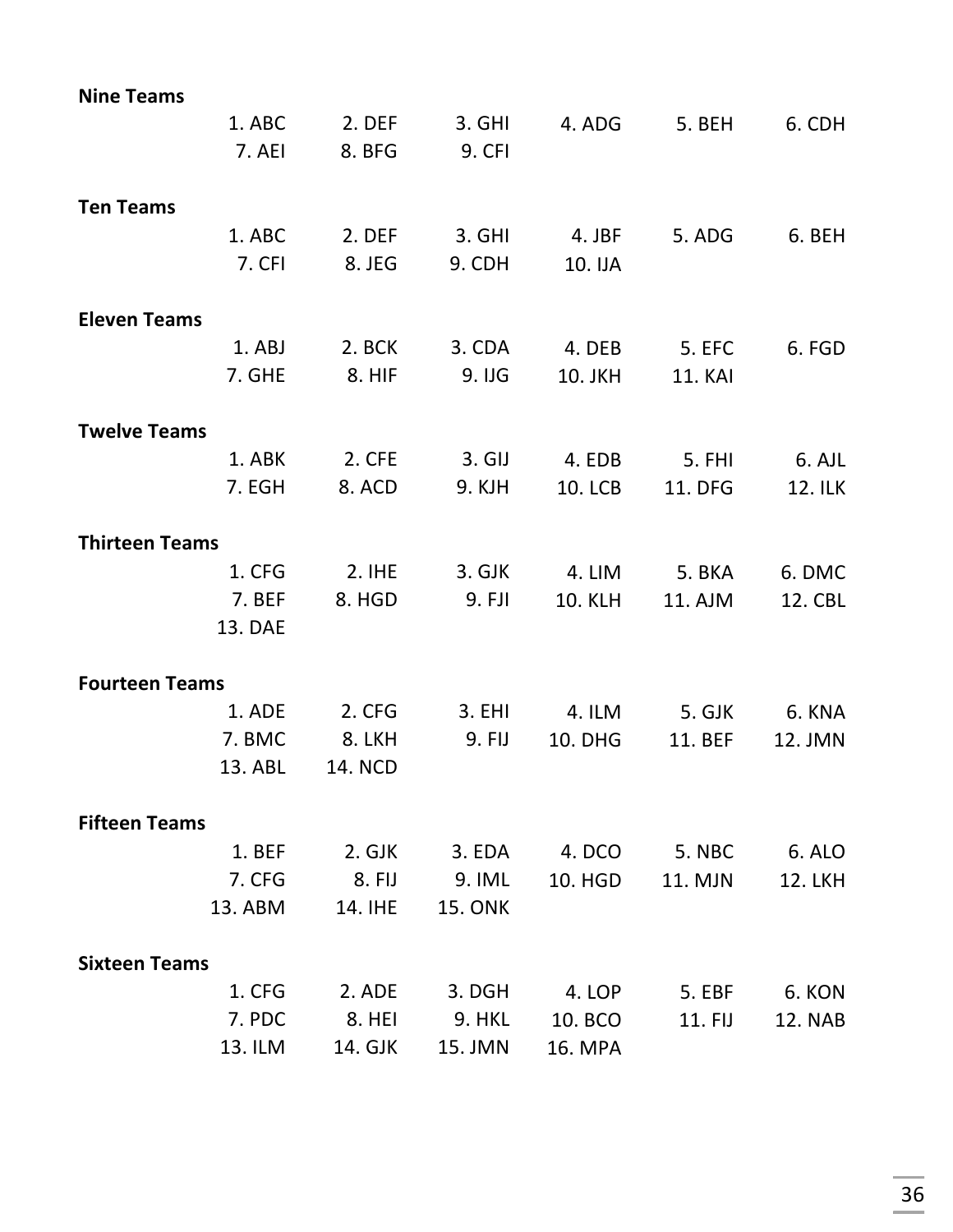| <b>Sixteen Teams</b>    |         |                |                |                |                |
|-------------------------|---------|----------------|----------------|----------------|----------------|
| 1. CFG                  | 2. ADE  | 3. DGH         | 4. LOP         | <b>5. EBF</b>  | 6. KON         |
| 7. PDC                  | 8. HEI  | <b>9. HKL</b>  | 10. BCO        | 11. FIJ        | <b>12. NAB</b> |
| 13. ILM                 | 14. GJK | 15. JMN        | 16. MPA        |                |                |
| <b>Seventeen Teams</b>  |         |                |                |                |                |
| 1. CDL                  | 2. EGO  | 3. HFM         | 4. KIP         | 5. NJQ         | 6. FAL         |
| 7. BMG                  | 8. DOI  | <b>9. HCN</b>  | <b>10. EKQ</b> | 11. JPB        | 12. MNO        |
| 13. DEF                 | 14. ABC | 15. GHI        | 16. JLK        | 17. PQA        |                |
| <b>Eighteen Teams</b>   |         |                |                |                |                |
| 1. AJR                  | 2. BPK  | 3. FIM         | 4. DGN         | <b>5. CLQ</b>  | 6. EOH         |
| 7. GMA                  | 8. JDP  | 9. HBN         | 10. ICO        | <b>11. KEQ</b> | <b>12. LRF</b> |
| 13. BAC                 | 14. DFE | 15. GHI        | 16. JKL        | 17. MNO        | <b>18. PQR</b> |
| <b>Nineteen Teams</b>   |         |                |                |                |                |
| 1. IOS                  | 2. HFN  | 3. LCP         | 4. EGM         | 5. AJQ         | 6. KRD         |
| 7. CIN                  | 8. BMH  | 9. FLQ         | 10. JDO        | <b>11. EPK</b> | 12. RSB        |
| 13. GHI                 | 14. DEF | 15. ABC        | 16. JKL        | 17. MNO        | <b>18. PQR</b> |
| 19. SAG                 |         |                |                |                |                |
| <b>Twenty Teams</b>     |         |                |                |                |                |
| 1. HSO                  | 2. TGP  | 3. CJM         | 4. NFQ         | <b>5. BIR</b>  | 6. ELS         |
| 7. KDT                  | 8. HCN  | 9. JPB         | <b>10. FAL</b> | 11. DOI        | <b>12. EQK</b> |
| 13. RMG                 | 14. ABC | 15. DEF        | 16. GHI        | 17. JKL        | 18. MNO        |
| <b>19. PRQ</b>          | 20. STA |                |                |                |                |
| <b>Twenty-one Teams</b> |         |                |                |                |                |
| 1. DAG                  | 2. JMP  | 3. BHE         | 4. KNQ         | <b>5. LRO</b>  | 6. CFI         |
| 7. SPA                  | 8. HUR  | 9. TLQ         | 10. MDI        | 11. SCJ        | <b>12. FKU</b> |
| <b>13. ETN</b>          | 14. OGB | <b>15. PQR</b> | <b>16. TSU</b> | 17. DEF        | 18.ABC         |
| 19. GIH                 | 20. KJL | <b>21. MON</b> |                |                |                |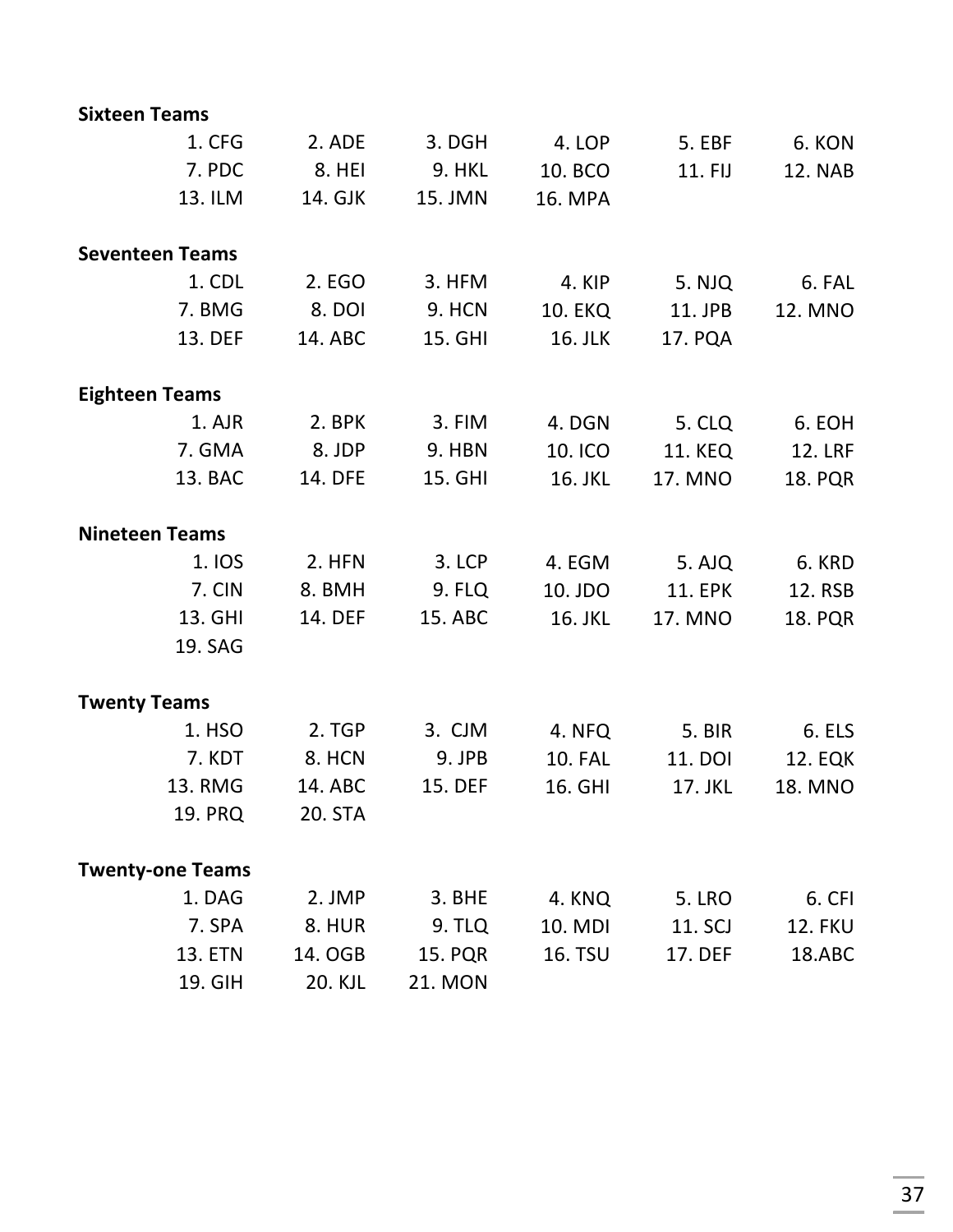# Elimination Round Brackets with Championship Finals

# Tournament Bracket "A"

This bracket is based on the "winner-move-up" philosophy and is designed to select the best team out of a possible nine teams through winning rather than losing. The teams are then arranged in order (from first to ninth place) by points. The winners of quizzes A, D, and F meet in quiz G for the championship.

In this bracket the top three teams are involved in a triple elimination, the middle three teams in a double elimination and the last three teams in a single elimination. This way only those teams that have earned the right through winning will advance to the final quiz.

**BRACKET A** - This bracket does not require each team to lose to be eliminated.

| Quiz A: | Teams 1, 2, 3                                                                                                                       |
|---------|-------------------------------------------------------------------------------------------------------------------------------------|
| Quiz B: | Teams 4, 5, 6                                                                                                                       |
| Quiz C: | Teams 7, 8, 9                                                                                                                       |
| Quiz D: | Second Quiz A, Third Quiz A, First Quiz B                                                                                           |
| Quiz E: | Second Quiz B, Third Quiz B, First Quiz C                                                                                           |
| Quiz F: | Second Quiz D, Third Quiz D, First Quiz E                                                                                           |
| Quiz G: | Winner Quiz A, Winner Quiz D, Winner Quiz F                                                                                         |
| Quiz H: | Same Three Teams in Quiz G                                                                                                          |
| Quiz I: | If winner of Quiz G does not win Quiz H, Quiz I will have the winners of<br>Quiz G and H (only). The other team will be eliminated. |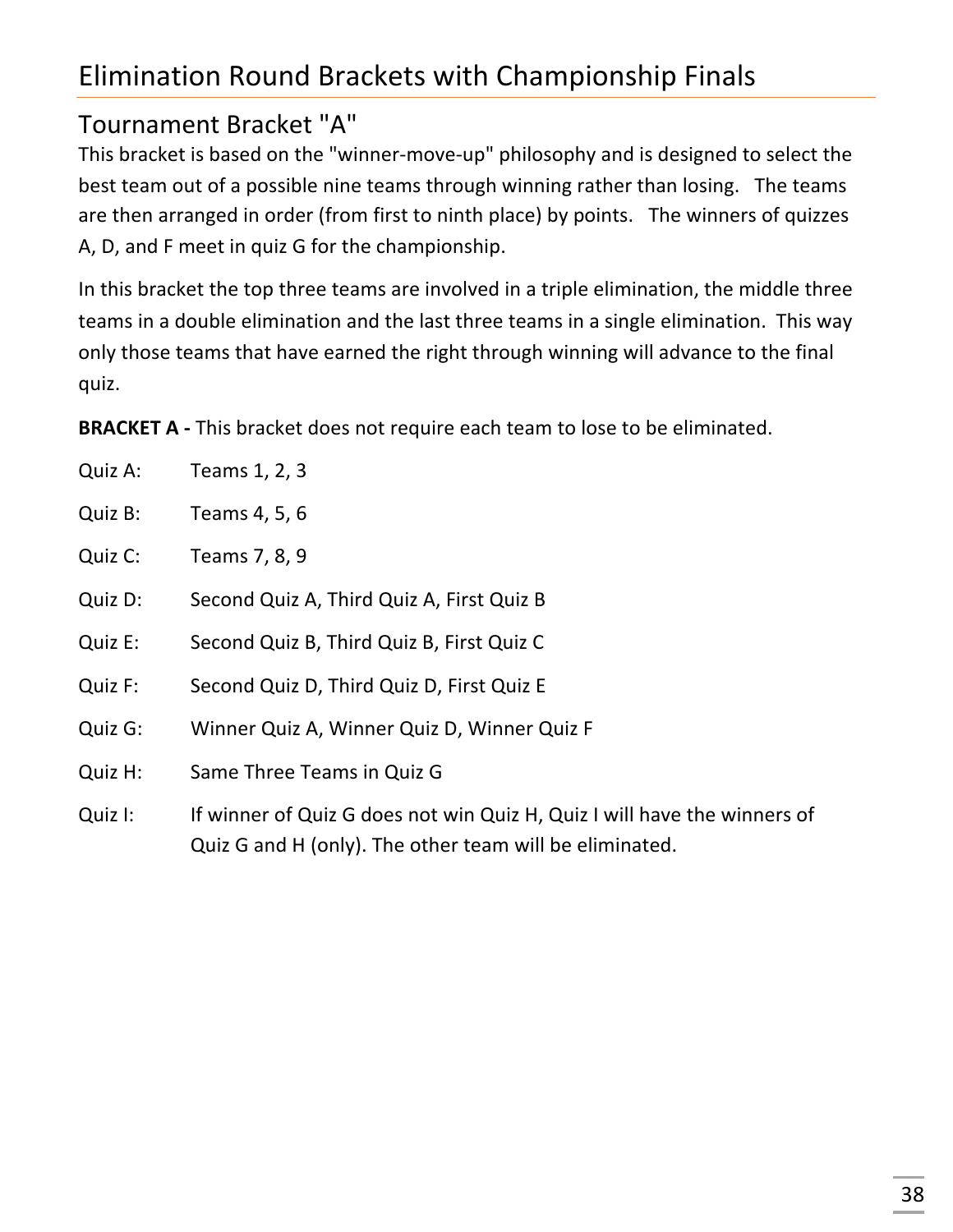## Tournament Bracket "B"

Each team in the final nine must lose twice. A team may make the finals by actually winning only one quiz in this tournament bracket.

#### **BRACKET B**

| Quiz A: | Teams 1, 6, 7                              |
|---------|--------------------------------------------|
| Quiz B: | Teams 2, 5, 8                              |
| Quiz C: | Teams 3, 4, 9                              |
| Quiz D: | First Quiz A, First Quiz C, Second Quiz B  |
| Quiz E: | First Quiz B, Second Quiz A, Second Quiz C |
| Quiz F: | Third Quiz A, Third Quiz B, Third Quiz C   |
| Quiz G: | Third Quiz D, Third Quiz E, First Quiz F   |
| Quiz H: | Second Quiz D, Second Quiz E, First Quiz G |

#### **Championship Quizzes**

| Quiz I: | First Quiz D, First Quiz E, First Quiz H |  |  |
|---------|------------------------------------------|--|--|
|---------|------------------------------------------|--|--|

Quiz J: Second Quiz I, First Quiz I, Third Quiz I

Quiz K: Second Quiz J, First Quiz J, Third Quiz J *- (if needed)* 

\* If the same team took third place in Quiz I and J, then Quiz K will be a two-team quiz to determine first and second place.

Quiz L: Third Quiz K, First Quiz K, Second Quiz K - (if needed)